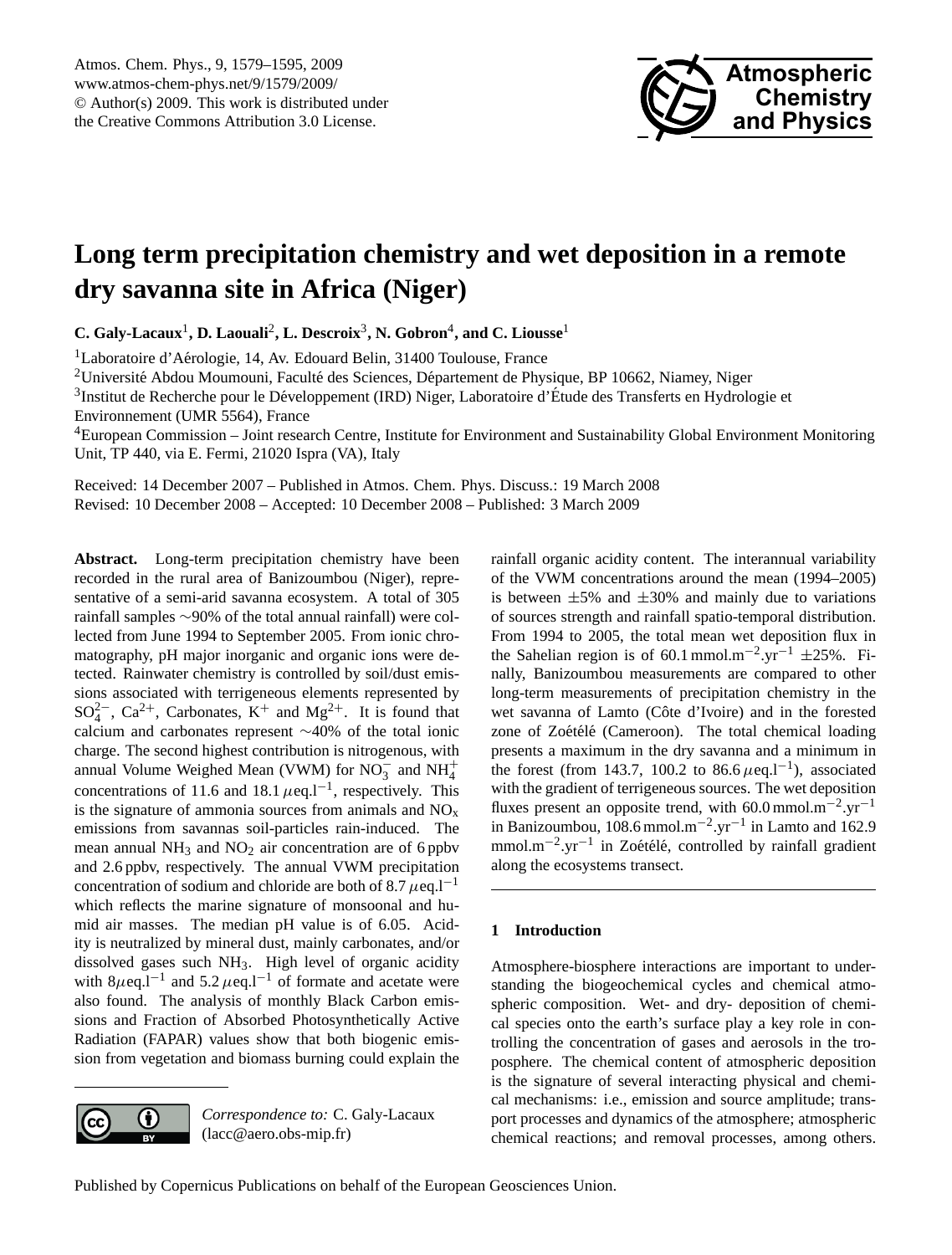Studying deposition processes and amounts thus allow for tracing the spatio-temporal evolution of atmospheric chemistry. It is also an important way for distinguishing between natural and anthropogenic influences. In regions where natural biogeochemical cycles are perturbed by human activities, atmospheric deposition can either be important sources of toxic substances or of nutrients for the ecosystems. Knowing processes involved with chemical deposition is therefore a pre-requisite to understand and predictive the functioning of ecosystems' dynamics (Brimblecombe et al., 2007; Whelpdale et al., 1996).

The international program DEBITS (Deposition of Biogeochemically Important Trace Species) started in 1990 as part of the IGAC/IGBP (International Global Atmospheric Chemistry/ International Geosphere-Biosphere Programme) "Core Project". It is to study wet- and dry- atmospheric deposition in tropical regions (Lacaux et al., 2003; IGAC, 2003). The DEBITS network includes fifty measuring stations well distributed within the tropical belt. DEBITS activities have been positively reviewed and are thus continuing within the new IGAC structure or DEBITS II (Pienaar et al., 2005; Bates et al., 2006). For tropical Africa, the IDAF (*I*GAC/*D*EBITS/*AF*RICA) Project started in 1994. Since IDAF has been recognized by INSU (Institut National des Sciences de l'Univers, in French) and the CNRS (Centre National de la Recherche Scientifique, in French) as a part of the Environmental Research Observatory (ORE, in French) network. ORE/IDAF has the mission of establishing a longterm measuring network to study the atmospheric composition and wet- and dry- atmospheric processes and fluxes. The IDAF program is associated with the African Monsoon Mutidisciplinary Analyses/Long Observation Program (AMMA/LOP, Lebel et al., 2007) over West/Central Africa and with the South African Climate Change Air Pollution-PICS (SACCLAP) Program. The main objectives of IDAF were to measure wet- and dry- deposition fluxes and identify the relative contribution of natural and anthropogenic source. The IDAF project implemented 8 monitoring sites covering three types of ecosystems over West and Central Africa: dry savanna (Niger, Mali, South Africa), wet savanna (Côte d'Ivoire and Benin) and equatorial forest (Cameroon). Data from the measuring site at Banizoumbou (Niger), which represents the African dry-savanna ecosystem, is analyzed here.

It is important to notice that multidisciplinary research has been recently receiving considerable attention, mainly within arid and semi-arid environment where ecosystems are characterized by low, discrete rainfall, high temperature, periodic droughts with little vegetation cover (Estell et al., 2006). The transition from the dry season to the wet season is controlled by the monsoon regime. In the Sahel severe drought-periods have been observed during the 1970's and 1980's with large meso-scale variability (Lebel et al., 1992, 2003; Le Barbe´ and al., 2002; Messager and al., 2004, Balme et al., 2006) and specific hydrological processes (Goutorbe et al., 1994). Moreover emissions in the troposphere are increasing as a response to environmental rapid changes (Jaegle et al., 2005; Otter et al., 2005).

Sahelian vegetation density depends also upon monsoonal rainfall variability (Jarlan et al., 2005; Martiny et al., 2005). At the same time the population growth (with a 2-fold increase in the last 40 years) and intense land-use enhance desertification processes (Rayanaut, 2001) which partly explains the intensification of dust emissions and increase of dust transport over the tropical north-Atlantic (Moulin and Chiapello, 2006).

Rainwater chemistry in arid and semi-arid environments have been reported in India (Norman et al., 2001; Satsangi et al., 1998). These studies analyze the precipitation chemistry for one rainy season only. In Central and Western Europe (Puxbaum et al., 2002), in North America (Likens et al., 2001), in Central Austria (Puxbaum et al., 2002), in Brazil (Fornero et al., 2006), and in Israel (Mamane and Gottlieb, 1995; Herut et al., 2000) long-term precipitation chemistry trends have also been performed. All these studies are related to urban areas and trends are associated with anthropogenic sources.

Results from other African ecosystems have been recently published (Yoboué et al., 2005; Sigha et al., 2003; Mphepya 2004, and 2005). Results on rainwater chemistry measured at the Banizoumbou site during the 1996 rainy season only have been published (Modi et al., 1996; Galy-Lacaux and Modi, 1998; Galy-Lacaux et al., 2001).

In this paper, it is proposed for the first time to study longterm precipitation chemistry (1994–2005) along with wetdeposition measurements at the dry-savanna site of Banizoumbou (Niger). It is an attempt at characterizing wetdeposition in the Sahelian region with the objectives to establishing linkages between seasonal cycle and inter-annual variability. After knowing the mean composition of wet- deposition fluxes, it becomes possible to investigate the relative influence of the natural versus anthropogenic sources. Amount of atmospheric particles, trace gases along with the variability of annual rainfall should allow for a better understanding of rainfall chemical content and associated wet- deposition fluxes. Results here can be compare to that from other IDAF sites representative of African wet- savanna and equatorial forested ecosystems. This paper contributes to the interdisciplinary research needed in arid and semi-arid environment.

#### **2 Experimental site**

In Fig. 1 the location of the 8 IDAF sites operating in 2006 are displayed and superimposed with the vegetation map of Africa (Mayaux et al., 2004). Banizoumbou  $(13.33° N, 2.41° E)$  is located in a rural and agro-pastoral area of Niger, approximately 60 km eastward of Niamey. The site belongs to the degree-square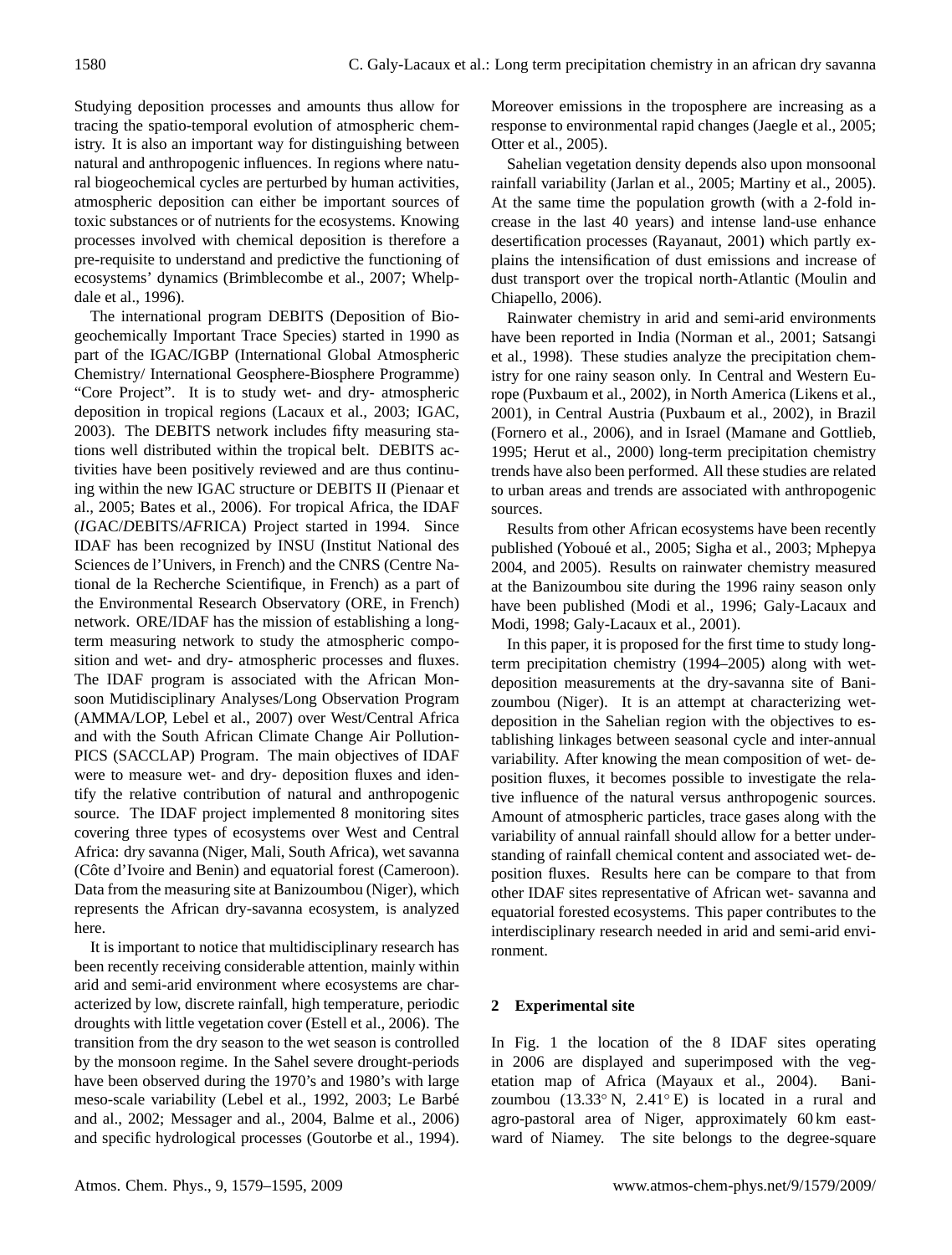

**Fig. 1.** Vegetation and localization map of the 8 measurement stations of the IDAF network Zoom on the map of Niger with location of the IDAF site of Banizoumbou.

around Niamey (13–14 $\degree$  N; 2–3 $\degree$  E), part of the survey network of the HAPEX-Sahel experiment in 1992 (Goutorbe and al., 1994). The Banizoumbou site belongs also to other measuring programs such AERONET/Photon (National Observatory for Aerosol, [http://loaphotons.univ-lille1.](http://loaphotons.univ-lille1.fr/photons/) [fr/photons/\)](http://loaphotons.univ-lille1.fr/photons/), CATCH (Couplage de l'Atmosphère Tropicale et du Cycle Hydrologique, [http://www.lthe.hmg.inpg.](http://www.lthe.hmg.inpg.fr/catch/) [fr/catch/\)](http://www.lthe.hmg.inpg.fr/catch/), ROSELT (Réseaux d'Observatoires et de Surveillance Ecologique à Long Terme, [http://www.oss-online.](http://www.oss-online.org/) [org/\)](http://www.oss-online.org/). In 1994, the site was included in the IDAF network. In 2004, the site has been naturally included in the AMMA. The site is equipped to perform long-term monitoring of wet- and dry- atmospheric deposition. It includes the measurements of each rainfall event (see Sect. 3) with analyses of chemical composition of  $NO_2$ ,  $NH_3$ ,  $HNO_3$ ,  $O_3$ , and  $SO_2$ . The climate of the studied region is typically Sahelian with a dry season from October to May and a wet season from June to September. These seasons are linked to the shift of the Inter Tropical Convergence Zone (ITCZ) which divides hot and dry continental air coming from the Sahara desert (harmattan northeasterlies) and cooler and humid maritime air masses from the equatorial Atlantic Ocean (summer monsoon southwesterlies). In January, the ITCZ is located  $\sim$ 5° N, corresponding to the dry season in the Sahel. In August, the ITCZ reaches ∼23◦ N, at the heart of the rainy season in West Africa. The annual rainfall amount varies from 800 mm to the south, to 200 mm in the north, with a meridional gradient of 1 mm km−<sup>1</sup> (Lebel et al., 1992, 2003).

The Sahelian rainfall is characterized both by strong interannual variabilities and by periods of droughts (1968–1997). At the Banizoumbou site rainfall variability is representative to that of the entire Sahel from 1950 to 2002 (20◦ W–  $20^{\circ}$  E;  $10^{\circ}$  N– $20^{\circ}$  N) (Balme et al, 2006). Here eleven years of rain chemistry at the Banizoumbou site are analyzed (1994–2005). The mean annual rainfall at Banizoumbou is 495.1 mm (Table 1). In the time-series, rainfall amount larger than the mean are for 1994 (689 mm, or  $+38\%$ ) and 1998 (699 mm, or +41%). Also, rainfall deficit of more than 20% are registered during the 2000-2005 period with one exception during 2003.

#### **3 Measuring procedure and chemical analysis**

#### 3.1 Rain sampling

Event sampling was carried out at the monitoring station using an automatic precipitation samplers, which have been designed for the IDAF network. These operate according as follows:

- **–** rainwater is collected using a single-use polyethylene bag, avoiding aerosol deposit before the onset of the rain. A precipitation sensor automatically controls the aperture of the sampler cover, which hermetically closes the polyethylene bag. The area of rain collection is  $225 \text{ cm}^2$ .
- **–** after each rainfall event, 50 cm<sup>3</sup> of the collected water are distributed in 50 ml essay-tubes (Greiner-type). Preserving rainwater from contamination is derived from the Gillett and Ayers (1991) technique. Samples are refrigerated (4 $°C$ ) or frozen ( $-18°C$ ) and stored with 15 mg of thymol biocide. In parallel, references essaytubes filled with 15 mg of thymol and de-ionized water are analyzed by Ionic Chromatography (IC) for blank values.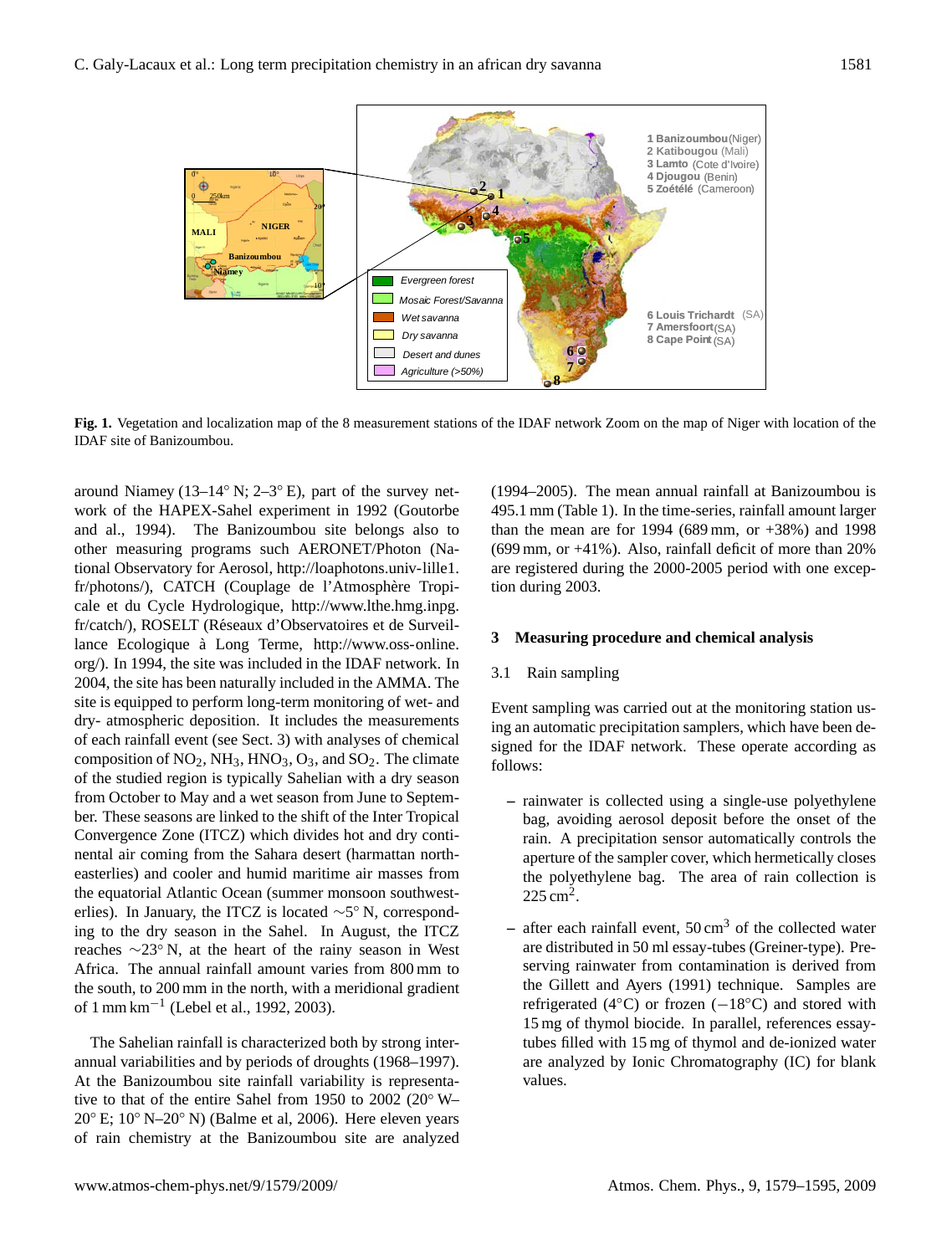**Table 1.** Rainwater collection in Banizoumbou (1994–2005): Annual rainfall (H) in mm, the Inter-annual variability of precipitation at Banizoumbou in  $% (X\%)$ , calculated from the deviation of annual precipitation to the mean annual rainfall for the period 1994–2005 (495.1 mm), collected rainfall depth (Hc) in mm and Efficiency Collection (EC) in %.

| Year  | Н              | $H_C$  | EС |
|-------|----------------|--------|----|
| 1994  | 689.1 (+39%)   | 640.2  | 93 |
| 1995  | $455.5(-8%)$   |        |    |
| 1996  | $503.5 (+2%)$  | 384.4  | 76 |
| 1997  | $489.0(-1%)$   | 418.5  | 86 |
| 1998  | $699.2 (+41%)$ | 657.2  | 94 |
| 1999  | $533 (+8\%)$   | 525.9  | 99 |
| 2000  | $407.2(-18%$   | 385.5  | 95 |
| 2001  | $401.8(-19%)$  | 350.1  | 87 |
| 2002  | $418.2(-16%)$  | 384.0  | 92 |
| 2003  | $518.8 (+5%)$  | 476.0  | 92 |
| 2004  | $420.5(-15%)$  | 355.7  | 85 |
| 2005  | $404.9(-18%)$  | 372.0  | 92 |
| Total | 5941.1         | 4949.5 | 90 |
| Mean  | 495.1          | 450.0  |    |

From June 1994 to September 2005 (excluding 1995), 305 rainy events, representing a total rainfall amount of 4949.5 mm were collected. The total rainfall amount during the eleven years is 5485.6 mm (Table 1). The efficiency of collection (EC) is calculated for each studied year and is between 76% and 99%. The mean EC equals to 90% corroborates the good representativity of the dataset. The annual mean rainfall amount during the period of study (1994–2005) (495.1 mm) is comparable to the annual mean collected rainfall (450 mm).

#### 3.2 Gaseous passive samplers measurements

Measurements of monthly mean gaseous nitrogen dioxide  $(NO<sub>2</sub>)$  and ammonia  $(NH<sub>3</sub>)$  in the dry-savanna of Banizoumbou have been performed since 1998. Gaseous  $NO<sub>2</sub>$  and  $NH<sub>3</sub>$ were collected using passive sampling techniques. These measurements are based on the property of molecular diffusion of gases and species collection on an impregnated filter specific to each pollutant. In the IDAF project, a set of passive samplers was developed at the laboratory of "Aerologie" (Toulouse). Two separate samplers are required for NH<sup>3</sup> and HNO3, since different impregnated filters are needed. For NH3, we used 1 g of citric acid diluted in 50 ml of methanol and for HNO<sub>3</sub> 0.5 g of NaOH diluted in 50 ml of methanol. The sorption processes for these two gases occur though the following reactions:

$$
NH_3(gas) + H^+ \longrightarrow NH_4^+ \tag{1}
$$

 $HNO<sub>3</sub>(gas) + OH<sup>-</sup>$   $\rightarrow$  H<sub>2</sub>O + NO<sub>3</sub><sup>-</sup> (2)

The collecting filter inside the sampler is protected against mechanical impact (insect) and wind turbulence by a metallic thin stainless-steel mesh. In addition, a  $1 \mu$ m teflon filter is used to exclude aerosol particles contamination by impaction onto the impregnated filter. Samplers were sent to- and-from the site in sealed plastic containers (following Ferm, 1991). To prevent contamination of samplers by particles, the inlet part of the sampler is replaced by a solid cap immediately after sampling (Ferm and Rodhe, 1997). On site, a passive pair of gas samplers were active for one-month periods. They were mounted under a plastic disc (attached to a pole of ∼1.5 m) to avoid direct effect of wind transport and splashing from precipitation.

The ambient gas concentration  $C_x$  collected by the passive sampler was calculated from the amount trapped on the sorbant filter  $(X \text{ in } \text{mol})$ , the time of exposure  $(t \text{ in } s)$ , the diffusion coefficient of the gas  $(D_x)$  and geometric characteristics of the sampler. Details are found in Galy-Lacaux et al. (2001). Passive samplers have been tested and validated since 1998 (Al Ourabi and Lacaux, 2002). Samplers are attached to a pole at 1.5 m high or more.

The limits of the passive samplers were tested by comparing with 'blank amounts' from impregnated filters. The blanks and associated standard deviations were 1.5 ppb for NH<sub>3</sub> and 0.15 ppb for HNO<sub>3</sub>. The reproducibility calculated from the paired samplers gives an indication of the precision of this sampling technique. It is about 20% and 15% for  $HNO<sub>3</sub>$  and  $NH<sub>3</sub>$ , respectively. Some tests have been performed to optimize the sampling period duration. In all the IDAF non perturbed rural areas, the levels of gaseous concentration (0–10 ppb) require an integration of about four weeks. In South African IDAF sites, the monthly monitoring of gases has been successfully compared to active gas measurements (Martins et al, 2007). In other different tropical and subtropical regions of Asia or India, Carmichaël et al. (2003) determine also monthly concentrations. In urban sites such Dakar (Senegal) and Bamako (Mali), the use of the IDAF passive sampler shows saturation after a two week exposition with levels of concentrations ten times higher

#### 3.3 Chemical analysis

The composition of the rainwater samples was determined at the Aerologie Laboratory in Toulouse. Inorganic  $(Na^{+})$ ,  $NH_4^+$ ,  $K^+$ ,  $Mg^{2+}$ ,  $Ca^{2+}$ ,  $Cl^-$ ,  $NO_3^-$ ,  $SO_4^{2-}$ ), carbonates and organic (HCOO<sup>-</sup>, CH<sub>3</sub>COO<sup>-</sup>, C<sub>2</sub>H<sub>5</sub>COO<sup>-</sup>, C<sub>2</sub>O<sub>4</sub><sup>2</sup><sup>-</sup>) ions are measured by ion chromatography (IC). The laboratory is equipped with a DIONEX DX500 and ICS 1000 ionic chromatograph (IC) with two automatic samplers (AS50). The determination of anions and organic acids on the DX500 used a gradient pump (GP40), with a conductivity detector (CD20), and a DIONEX Ionpac AS-11 and AG-11 as pre column. Carbonates are analysed with the DX500, using an AS1 column with ionic exclusion and an isocratic mode (100% H2O). For cations detection, the ICS 1000 in an isocratic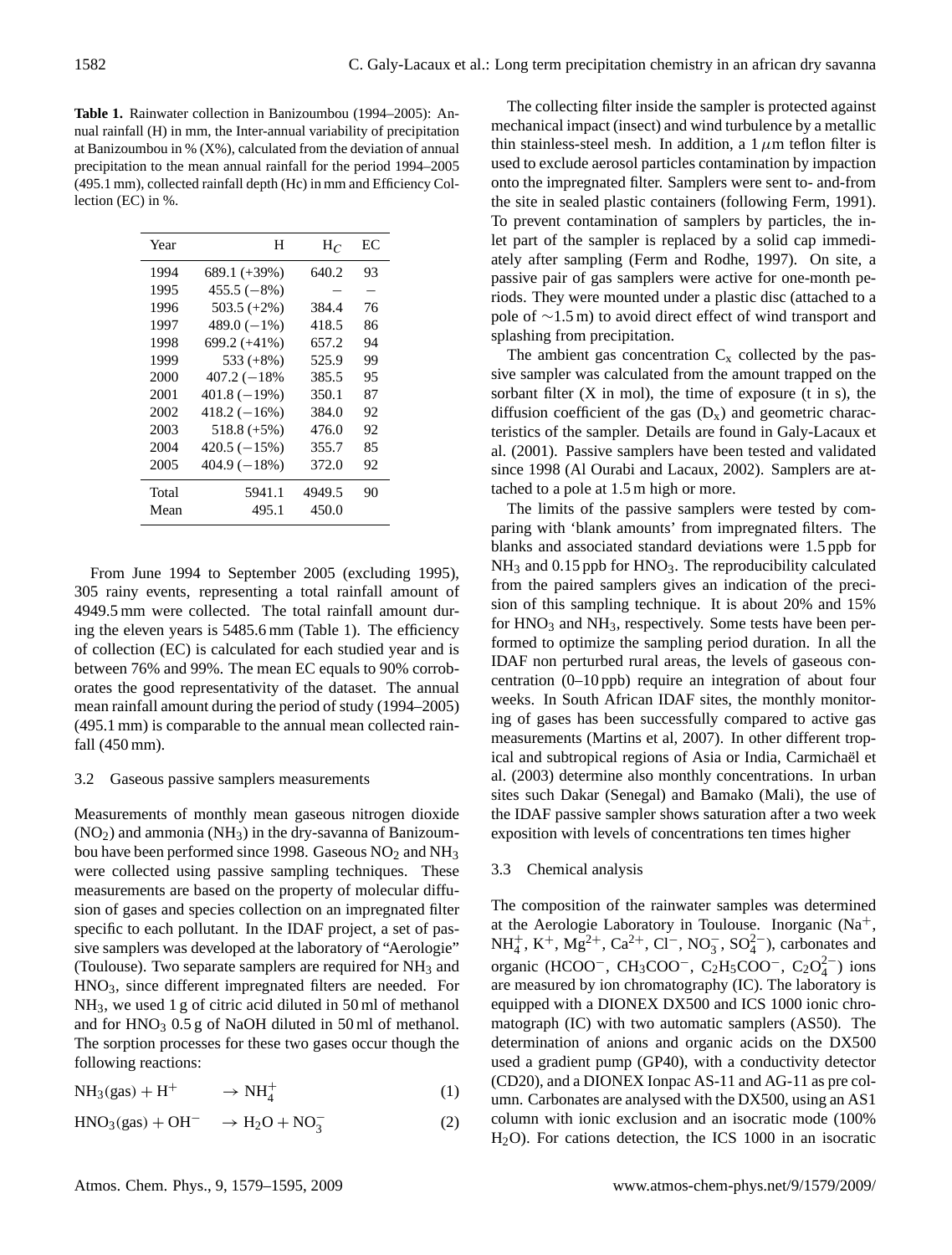|               | $H^+$ | $Na+$ | $NH^+_{4}$ K <sup>+</sup> |      | $Ca^{2+}$ | $Mg^{2+}$ | $NO_3^ Cl^-$ |      | $SO_4^{2-}$ | $HCOO^-$ | $CH3COO-$ | $C_2O_4^{2-}$ |
|---------------|-------|-------|---------------------------|------|-----------|-----------|--------------|------|-------------|----------|-----------|---------------|
| $\rm H^+$     | 1.00  |       |                           |      |           |           |              |      |             |          |           |               |
| $Na+$         |       | 1.00  |                           |      |           |           |              |      |             |          |           |               |
| $NH+4$        |       | 0.55  | 1.00                      |      |           |           |              |      |             |          |           |               |
| $\rm K^+$     |       | 0.81  | 0.63                      | 1.00 |           |           |              |      |             |          |           |               |
| $Ca^{2+}$     |       | 0.52  | 0.62                      | 0.51 | 1.00      |           |              |      |             |          |           |               |
| $Mg^{2+}$     |       | 0.52  | 0.59                      | 0.66 | 0.85      | 1.00      |              |      |             |          |           |               |
| $NO_3^-$      | 0.46  | 0.50  | 0.74                      | 0.59 | 0.75      | 0.75      | 1.00         |      |             |          |           |               |
| $Cl^{-}$      |       | 0.78  | 0.49                      | 0.74 | 0.36      | 0.40      | 0.45         | 1.00 |             |          |           |               |
| $SO_4^{2-}$   | 0.31  | 0.62  | 0.61                      | 0.46 | 0.83      | 0.72      | 0.74         | 0.44 | 1.00        |          |           |               |
| $HCOO^-$      | 0.81  |       | 0.64                      |      |           |           | 0.59         |      | 0.29        | 1.00     |           |               |
| $CH3COO-$     | 0.57  |       | 0.72                      |      |           |           | 0.67         |      | 0.50        | 0.71     | 1.00      |               |
| $C_2O_4^{2-}$ | 0.33  | 0.24  | 0.63                      | 0.72 | 0.55      | 0.55      | 0.71         | 0.05 | 0.58        | 0.57     | 0.68      | 1.00          |

**Table 2.** Correlation coefficients between ions in rainwater over the eleven years (1994–2005). The "Spearman" method was used with a 1% confidence level.

mode with CG12A and CS12A as pre-column and column, was used. The eluents were NaOH and MSA for anions and cations, respectively. Certified ionic standards were used for IC calibration. According to prior results and through intercomparison tests organized by WMO (World Meteorological Organization, 1997), analytical precision is estimated to be 5% or better for all ions, within the uncertainties on all measured values presented here.

To improve the quality of the IDAF dataset, the WMO quality criteria were applied to all the IDAF precipitation samples. These criteria were based on the calculation of the ion difference (ID) for each sample to consider the ionic balance:

$$
Ion Difference % = 100 \times ([CE - AE]/[CE + AE])
$$
 (3)

AE is the anion sum in  $\mu$ eq.l<sup>-1</sup> and CE is the cation sum in  $\mu$ eq.l<sup>-1</sup>. WMO acceptance criteria are presented in WMO report (1997). In this study, the ID criteria has been applied to all 338 samples in Banizoumbou (1994–2005). 90% of the samples within the WMO acceptance range were considered here.

The pH is measured with an ATI Orion 350 instrument with a combined electrode (ATI Orion model 9252) filled with KCl (4 M) and satured with AgCl. Two standard solutions (WTW) at pH 4.01 and 7.00 are used for its calibration. From the pH values, ion  $H^+$  concentrations are calculated. The precision is of 0,01 pH unit.

#### 3.4 Calculations – Annual volume-weighted mean and wet deposition at the Banizoumbou site

The annual volume-weighted mean concentrations (VWM) of ionic constituents in Banizoumbou rainwater have been calculated using:

$$
VMW(\mu \text{ eq.} l^{-1}) = \sum_{i=1}^{N} \mathbf{C}_i \mathbf{P}_i / \sum_{i=1}^{N} \mathbf{P}_i
$$
 (4)

where  $C_i$  is the ionic concentration for each element in  $\mu$ eq.l<sup>-1</sup>, **P**<sub>i</sub> the precipitation amount for each rainy event in mm, and N the total number of samples. To calculate the mean VWM concentration of each ion over the period 1994– 2005, with N=305.

The annual Wet Deposition (WD) expressed in mmol.m<sup>-2</sup>.yr<sup>-1</sup> is calculated by multiplying the VWM concentrations by the annual rainfall amount. To calculate the mean WD over the 11 years, the mean annual rainfall from 1994 to 2005 is used, i.e., 495.1 mm. Concentrations of  $H^+$  were calculated from the measured pH values. Correlation coefficients using the Spearman Method are presented in Table 2. These correlation coefficients between the different chemical parameters will be examined in order to determine the potential sources that influence the rainwater composition. High correlation could indicate that chemical compounds have the same origin and/or are being advected by the same air masses.

To estimate the contribution of sea salt component to the precipitation composition measured in Banizoumbou, excess concentration with respect to sea salt  $(X^*)$  of sulfate, chloride, potassium, calcium and magnesium using  $Na<sup>+</sup>$  are calculated. Reference and ratios for seawater composition are given by Keene et al. (1986). Table 4 presents different ratios:  $Cl^{-}/Na^{+}$ ,  $SO_{4}^{2-}/Na^{+}$ ,  $K^{+}/Na^{+}$ ,  $Ca^{2+}/Na^{+}$  and  $Mg^{2+}/Na^{+}$  in sea water and in rain water and give the calculation of the enrichment factors (EF) of different components with respect to  $Na<sup>+</sup>$ 

$$
EF = (X/Na^{+})_{rain}/(X/Na^{+})
$$
 seawater (5)

#### **4 Results – Precipitation chemical composition and wet deposition**

From the entire database the mean annual chemical composition of rainfall and associated wet- deposition are evaluated.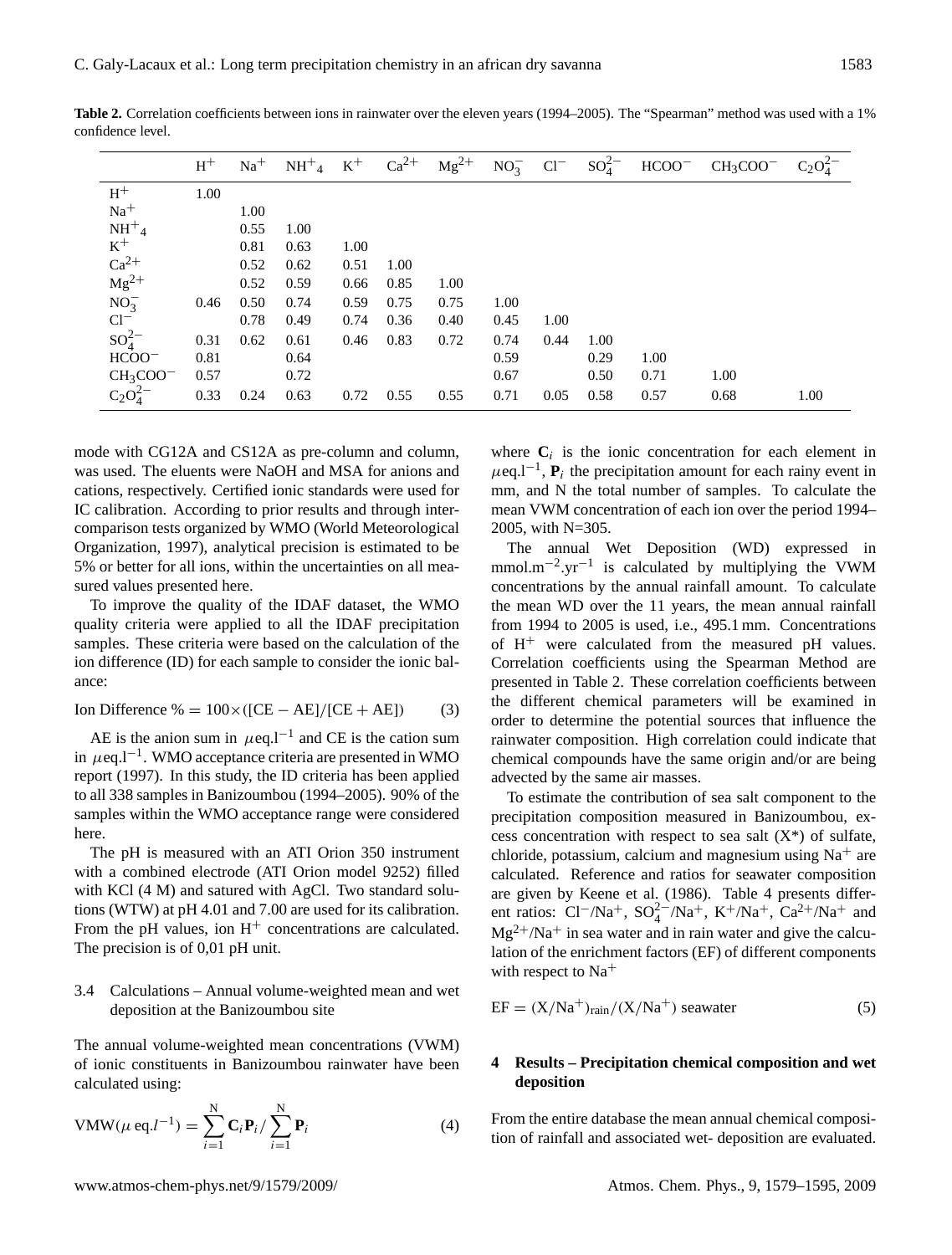|                                   | 1994                     | 1996        | 1997                     | 1998        | 1999                     | 2000                     | 2001                     | 2002        | 2003           | 2004        | 2005        | 1994-2005   |
|-----------------------------------|--------------------------|-------------|--------------------------|-------------|--------------------------|--------------------------|--------------------------|-------------|----------------|-------------|-------------|-------------|
| $H^+$                             | -                        | 2.4         | 1.9                      | 2.4         | $\overline{\phantom{a}}$ | 1.9                      | $\overline{\phantom{a}}$ | 2.4         | 1.8            | 2.0         | 2.3         | 2.3         |
| pH                                | -                        | 5.62        | 5.72                     | 5.62        | $\overline{\phantom{a}}$ | 5.7                      | $\overline{\phantom{a}}$ | 5.62        | 5.70           | 5.70        | 5.60        | $6.05***$   |
| $Na+$                             | 8.9                      | 7.7         | 6.2                      | 6.7         | 8.3                      | 11.1                     | 12.6                     | 9.6         | 8.3            | 11.0        | 9.7         | 8.7         |
| $K+$                              | 7.6                      | 4.7         | 3.9                      | 9.1         | 5.5                      | 5.4                      | 7.2                      | 8.2         | 8.0            | 7.9         | 7.4         | 7.5         |
| $Ca^{2+}$                         | 23.6                     | 28.3        | 34.6                     | 27.2        | 24.1                     | 25.7                     | 36.3                     | 26.3        | 23.8           | 31.9        | 23.4        | 27.3        |
| $Mg^{2+}$                         | 6.0                      | 5.2         | 7.4                      | 6.8         | 5.4                      | 8.3                      | 8.4                      | 8.7         | 6.8            | 5.8         | 5.1         | 6.7         |
| $NH4+$                            | 20.6                     | 12.9        | 16.0                     | 16.4        | 18.8                     | 14.3                     | 15.6                     | 19.1        | 16.5           | 20.8        | 20.6        | 18.1        |
| $NO_3^-$                          | 12.4                     | 12.1        | 11.7                     | 12.1        | 10.3                     | 9.3                      | 15.2                     | 15.2        | 9.4            | 12.3        | 10.2        | 11.6        |
| $Cl^-$                            | 9.2                      | 7.4         | 5.4                      | 8.6         | 7.8                      | 9.9                      | 10.7                     | 12.2        | 7.4            | 11.0        | 8.7         | 8.7         |
| $SO_4^{2-}$                       | 9.6                      | 8.2         | 8.8                      | 9.0         | 8.5                      | 10.0                     | 11.6                     | 10.2        | 10.9           | 11.6        | 7.6         | 9.4         |
| t carb**                          | 27.3                     | 23.4        | 21.6                     | 24.1        | 23.2                     | 26.1                     | 40.9                     | 26.0        | 37.3           | 23.9        | 28.3        | 28.2        |
| <b>HCOO</b>                       | $\overline{\phantom{a}}$ | $5.7(5.4*)$ | $7.8(7.7*)$              | $8.8(8.7*)$ | $\overline{\phantom{a}}$ |                          | $\overline{\phantom{a}}$ | $9.3(9.1*)$ | $7.9(7.8^*)$   | $8.6(8.5*)$ | $7.8(7.7*)$ | $8.1(8.0*)$ |
| CH <sub>3</sub> COO               | $\overline{\phantom{a}}$ | $3.8(2.3*)$ | 4.6(4.2)                 | $5.9(5.3*)$ | $\overline{\phantom{a}}$ | $\tilde{\phantom{a}}$    | $\overline{\phantom{a}}$ | $6.6(5.7*)$ | $5.9(5.4*)$    | $8.2(7.5*)$ | $6.3(5.7*)$ | $5.9(5.2*)$ |
| C <sub>2</sub> H <sub>5</sub> COO | $\sim$                   | $0.3(0.2*)$ | 0.3(0.3)                 | $0.2(0.1*)$ | $\overline{\phantom{a}}$ | $\overline{\phantom{a}}$ | $\overline{\phantom{a}}$ | $1.2(1.1*)$ | $\blacksquare$ | $0.2(0.2*)$ | $0.3(0.2*)$ | $0.4(0.4*)$ |
| $C_2O_4$                          |                          |             | $\overline{\phantom{a}}$ | $1.6(1.6*)$ | $\overline{\phantom{a}}$ |                          | $\overline{\phantom{m}}$ | $2(1.9*)$   | $1.4(1.4^{*})$ | $2.6(2.6*)$ | $2.8(2.7*)$ | $2.0(2.0*)$ |

**Table 3.** Annual Volume Weighted Mean (VMW) concentrations in  $\mu$ eq.l<sup>-1</sup> measured at Banizoumbou during the period 1994–2005.

\*Dissociated fraction of organic acids are noted in brackets.

\*t carb is total carbonates.

\*\*median pH

**Table 4.** Comparison of sea water ratios with rain water components at Banizoumbou.

|                                          |              | $Cl^{-}/Na^{+}$ $SO_{4}^{2-}/Na^{+}$ $K^{+}/Na^{+}$ $Ca^{2+}/Na^{+}$ $Mg^{2+}/Na^{+}$ |              |             |       |
|------------------------------------------|--------------|---------------------------------------------------------------------------------------|--------------|-------------|-------|
| Sea water ratios<br>(Keene et al., 1986) | 1.16         | 0.121                                                                                 | 0.022        | 0.044       | 0.227 |
| Ratios in rain<br>EF 0.9                 | 1.000<br>8.9 | 1.080<br>39.2                                                                         | 0.862<br>713 | 3.138<br>34 | 0.770 |

Results are analyzed according to the combination of physical and chemical processes, i.e., meteorological parameters and atmospheric aerosols and gases sources strength in relation with measured precipitation chemistry. Then, the interannual trends were analyzed. The latter allows to evaluate rainfall chemistry characteristics for the African drysavanna ecosystem. The mean composition is compared to that from other IDAF sites representatives of semi-arid savannas in West and South Africa, wet-savanna and forested ecosystems.

Calculation of the annual VWM and the annual mean VWM for all the datasets are presented in Table 3. The calcium ion is the most abundant in Banizoumbou rainwater samples  $(27.3 \ \mu$ eq.l<sup>-1</sup>). The second most dominant ion is the NH<sup>+</sup><sub>4</sub> (18.1  $\mu$ eq.l<sup>-1</sup>), followed in decreasing order by  $NO_3^-$ ,  $SO_4^{2-}$ ,  $Na^+$ ,  $Cl^-$ , formate,  $K^+$ ,  $Mg^{2+}$ , acetate, oxalate and propionate.

## 4.1 Marine and Terrigenous contributions

The annual VWM concentration of sodium and chloride are equal to the same value  $8.7 \mu$ eq.l<sup>-1</sup> (Table 3). A linear relationship between Na<sup>+</sup> and Cl<sup>−</sup> (r=0.78) (Table 2) and a mean annual ratio of 1.00 close to the seawater ratio (1.16) is observed (Keene et al., 1986). Back trajectories have been calculated with the Hysplit model [\(http://www.arl.noaa.gov/](http://www.arl.noaa.gov/ready/hyspilt4.html) [ready/hyspilt4.html\)](http://www.arl.noaa.gov/ready/hyspilt4.html) to characterize dominant pathway of air masses during the wet season around the Banizoumbou site. Results clearly indicate that the monsoonal air mass coming from the Guinean Gulf, rich in sea salt aerosols, influences the site of Banizoumbou, and explain the "marine signature" in the collected precipitation samples. Except for the  $(Cl^{-}/Na^{+})$  ratio, the other higher ratio values suggest a nonmarine origin for the components, e.g.,  $SO_4^{2-}$ ,  $Ca^{2+}$ ,  $K^+$  and  $Mg^{2+}$ . These components are commonly attributed to the terrigeneous source. The marine contributions for Mg<sup>2+</sup>, SO<sub>4</sub><sup>2</sup><sup>-</sup>,  $Ca^{2+}$  and K<sup>+</sup> are of 33%, 12%, 2% and 3% respectively.

 $Ca<sup>2+</sup>$  was significantly correlated with total carbonates  $(r=0.84)$ , Mg<sup>2+</sup> (r=0.85) and SO<sub>4</sub><sup>-</sup> (r=0.83), at a confidence level higher than 1% (Table 2).This positive relationship confirms the importance of the particles coming from the desert and semiarid regions in the chemical composition of rainfall. The North African desert areas (Sahel and Sahara) are probably the most important mineral aerosol source (Kaufman et al., 2005). Due to the partial dissolution of soil dust terrigeneous components, rain in the Sahelian region is loaded with dissolved calcium and carbonates (calcite), which may account for the major part of the ionic concentrations of rain water. Calcium and carbonates ions are the most abundant in Banizoumbou rainwater, 27.3 and  $28.2 \mu$ eq.l<sup>-1</sup>, respectively. In addition to calcite, dolomite, gypsum and the dissolution of other key minerals such illite, smectite, palygorskite that compose African dusts explain the enrichment of  $Mg^{2+}$ ,  $SO_4^{2-}$  and K<sup>+</sup> (Avila et al, 1997). This result is similar to that obtained in other regions of the world such as Asia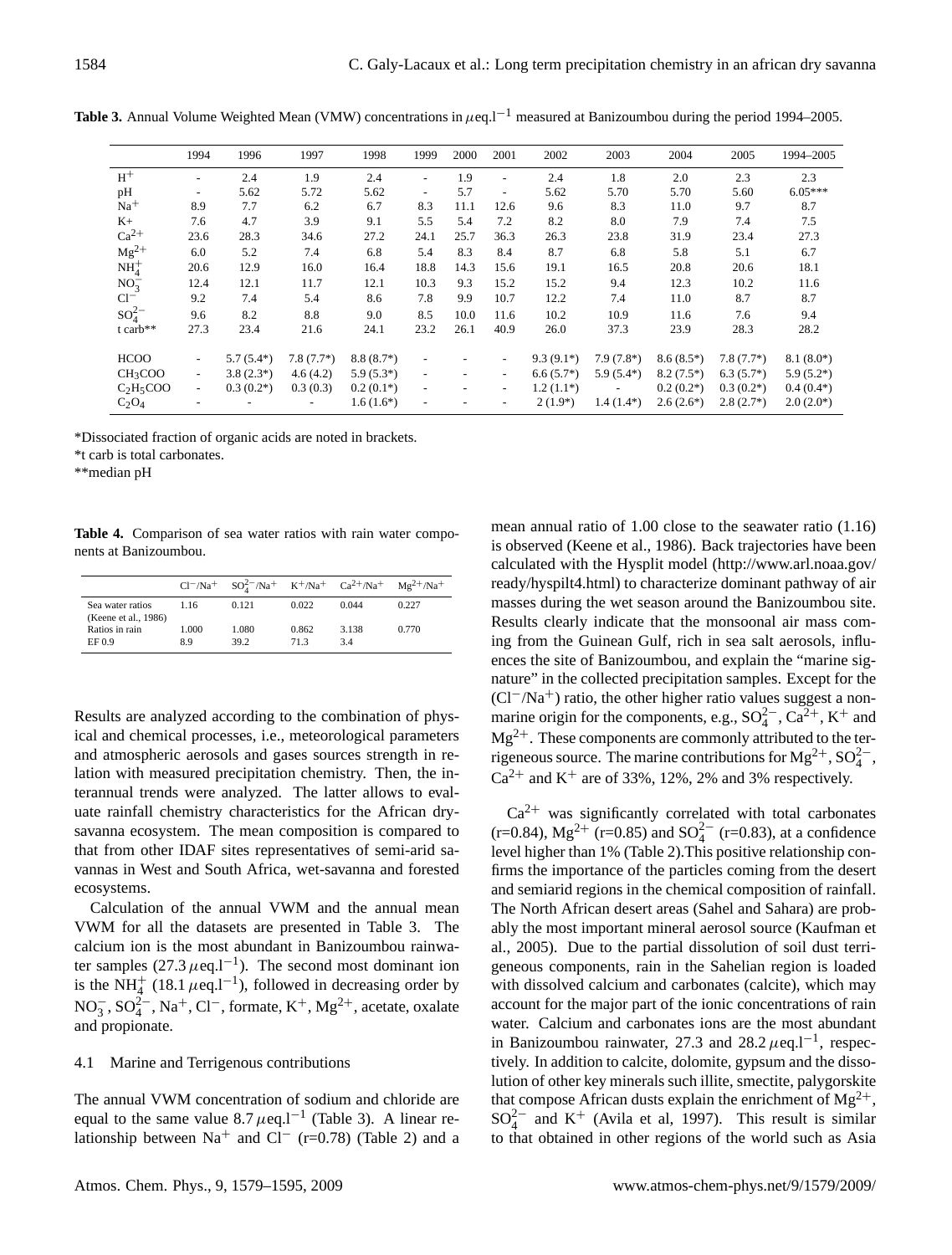(Kulshrestha, 2005) or in the Mediterranean Basin (Löye-Pilot et al., 1986; Avila et al, 1997, 1998; Pulido-Villena, 2006) affected by air masses with high loadings in soil dust particles. Taking into account the marine contribution determined before, the terrigeneous contribution is as follows: 26.9  $\mu$ eq.l<sup>-1</sup> (98%) for Ca<sup>2+</sup>, 8.3  $\mu$ eq.l<sup>-1</sup> (88%) for SO<sub>4</sub><sup>2</sup>-, 7.3  $\mu$ eq.l<sup>-1</sup> (97%) for K<sup>+</sup> and 4.6  $\mu$ eq.l<sup>-1</sup> (67%) for Mg<sup>2+</sup>.

The sum of the potential terrigeneous ions  $Ca^{2+}+Mg^{2+}+K^++SO_4^{2-}+HCO_3^$ equals  $75.2 \mu$ eq.l<sup>-1</sup> and represents 52% of the total ionic content (about 144.1  $\mu$ eq.l<sup>-1</sup>) in the precipitation collected at Banizoumbou. Calcium and carbonates represent about 40% of the total ionic charge of precipitation. The terrigeneous contribution involves highest wet- deposition for  $Ca^{2+}$  $(6.8 \text{ mmol.m}^{-2}.\text{yr}^{-1})$ . Wet deposition of Na<sup>+</sup>, Cl<sup>−</sup>, Mg<sup>2+</sup>, and  $SO_4^{2-}$  are: 4.3, 4.3, 1.7, and 2.3 mmol.m<sup>-2</sup>.yr<sup>-1</sup>, respectively (Table 5).

To compare with results obtained from other African sites, Table 5 gives annual VWM of terrigeneous and marine elements in selected IDAF sites representative of semi arid savannas and also present values along a transect from dry savannas to wet savanna to forest. The annual VWM concentrations of  $Ca^{2+}$  in Mali from 1997 to 2005 (Galy-Lacaux et al., 2009) and Niger (this work, 1994–2005) is very close and equal to 28.1 and 27.3  $\mu$ eq.l<sup>-1</sup> respectively. Lower values comprised between 12.0 and 18.7  $\mu$ eq.l<sup>-1</sup> are found for South African dry savannas (Mphepya et al., 2005). A significant result is the terrigeneous gradient found from the dry savanna to the forest with around  $27-28 \mu$ eq.l<sup>-1</sup> of calcium in dry savannas of Mali and Niger,  $9.5 \mu$ eq.l<sup>-1</sup> in the humid savanna of Lamto in Côte d'Ivoire (Yoboué et al., 2005) and with  $8.9 \mu$ eq.l<sup>-1</sup> in the forested ecosystem of Cameroon (Sigha et al., 2003). The annual VWM concentrations of sulfate present the same gradient from 7 to 9  $\mu$ eq.l<sup>-1</sup> in the dry savannas to 5.1  $\mu$ eq.l<sup>-1</sup> in the forest. Sulfate VWM in South African sites have higher concentrations, 10 times higher than in remote savannas sites of West Central Africa. Mphepya et al., (2005) have clearly demonstrated the anthropogenic influence on Amersfoort located in the Highveld and the recirculation of these polluted air masses affecting the Louis Trichardt site.

Calcium atmospheric deposition fluxes in Niger and in Mali are  $6.8 \text{ mmol.m}^{-2} \text{.} \text{yr}^{-1}$  and  $10.8 \text{ mmol.m}^{-2} \text{.} \text{yr}^{-1}$ . These fluxes represent calcium deposition near or in the source region of soil dust.  $Ca^{2+}$  wet deposition fluxes in African dry savannas of Mali and Niger, calculated with low annual rainfall depth (around 500 in Niger and 800 in Mali) are of the same order of magnitude or higher than total atmospheric calcium deposition (wet  $+$  dry) reported for the North of Europe  $(6.1 \text{ mmol.m}^{-2}.\text{yr}^{-1})$  (Hultberg and Ferm, 2004) or the Pacific coast of California (5.5 mmol.m<sup>-2</sup>.yr<sup>-1</sup>) (Schlesinger et al., 1982).



**Fig. 2.** Mean Monthly concentration of  $NH<sub>3</sub>$  and  $NO<sub>2</sub>$  in ppb at the Banizoumbou site from 1998 to 2004. Vertical bars represent the standard deviation around each monthly mean.

#### 4.2 Nitrogen contribution

The annual VWM concentrations of  $NO_3^-$  and  $NH_4^+$  concentrations are 11.6 and 18.1  $\mu$ eq.l<sup>-1</sup>, respectively, in precipitation at Banizoumbou (Table 5). They represent after carbonates and calcium concentrations the second highest contribution to the chemical composition of rain. This result confirms the importance of the nitrogenous signature in the semi arid savanna ecosystem. It confirms also data obtained in 1989 in Kollo, Niger (9.2  $\mu$ eq.l<sup>-1</sup> NO<sub>3</sub> and 19.1  $\mu$ eq.l<sup>-1</sup> NH<sup>+</sup><sub>4</sub>) (Modi et al., 1995) and in Banizoumbou in 1996 (12.3  $\mu$ eq.l<sup>-1</sup> NO<sub>3</sub> and 12.9  $\mu$ eq.l<sup>-1</sup> NH<sub>4</sub><sup>+</sup> (Galy-Lacaux and Modi, 1998). At the scale of the African ecosystems, the amount of the inorganic nitrogen contained in the precipitation of dry-savanna site of Banizoumbou is comparable to those measured in the dry-savanna of Mali in Katibougou (NO<sub>3</sub>=9.7, and NH<sup>+</sup><sub>4</sub>=17.2  $\mu$ eq.l<sup>-1</sup>) (Table 5). South African semi-arid savannas of Louis Trichardt (LT) and Skukuza present VWM of Nitrate and Ammonium in the same order of magnitude (NO<sub>3</sub>=8 to 8.1 and NH<sup>+</sup><sub>4</sub>=9 to 9.7  $\mu$ eq.l<sup>-1</sup>) (Mphepya et al., 2005, 2006). Mphepya et al., in 2005 shows that the Amersfoort site (dry savanna near industrial sites) presents higher concentrations of nitrate (25.0  $\mu$ eq.l<sup>-1</sup>) and of ammonium (22.3  $\mu$ eq.l<sup>-1</sup>), in relation with industrial  $NO<sub>x</sub>$  emissions.

Observing results along the transect dry-savanna/wet savanna/forest, annual VWM of ammonium in the wet savanna of Lamto is comparable to that in Banizoumbou (18  $\mu$ eq.l<sup>-1</sup>) (Table 5). Annual nitrate VWM is lower in the wet savanna and the forest ecosystems than in the dry savannas and is in comprised between 7 and  $8 \mu$ eq.l<sup>-1</sup>.

The  $NH<sub>4</sub><sup>+</sup>$  component of precipitation results of the incorporation of gaseous NH<sub>3</sub> and particles containing NH<sub>4</sub><sup>+</sup> in clouds and rainwater. Major sources of  $NH<sub>3</sub>$  included bacterial decomposition of urea in animal excreta and emissions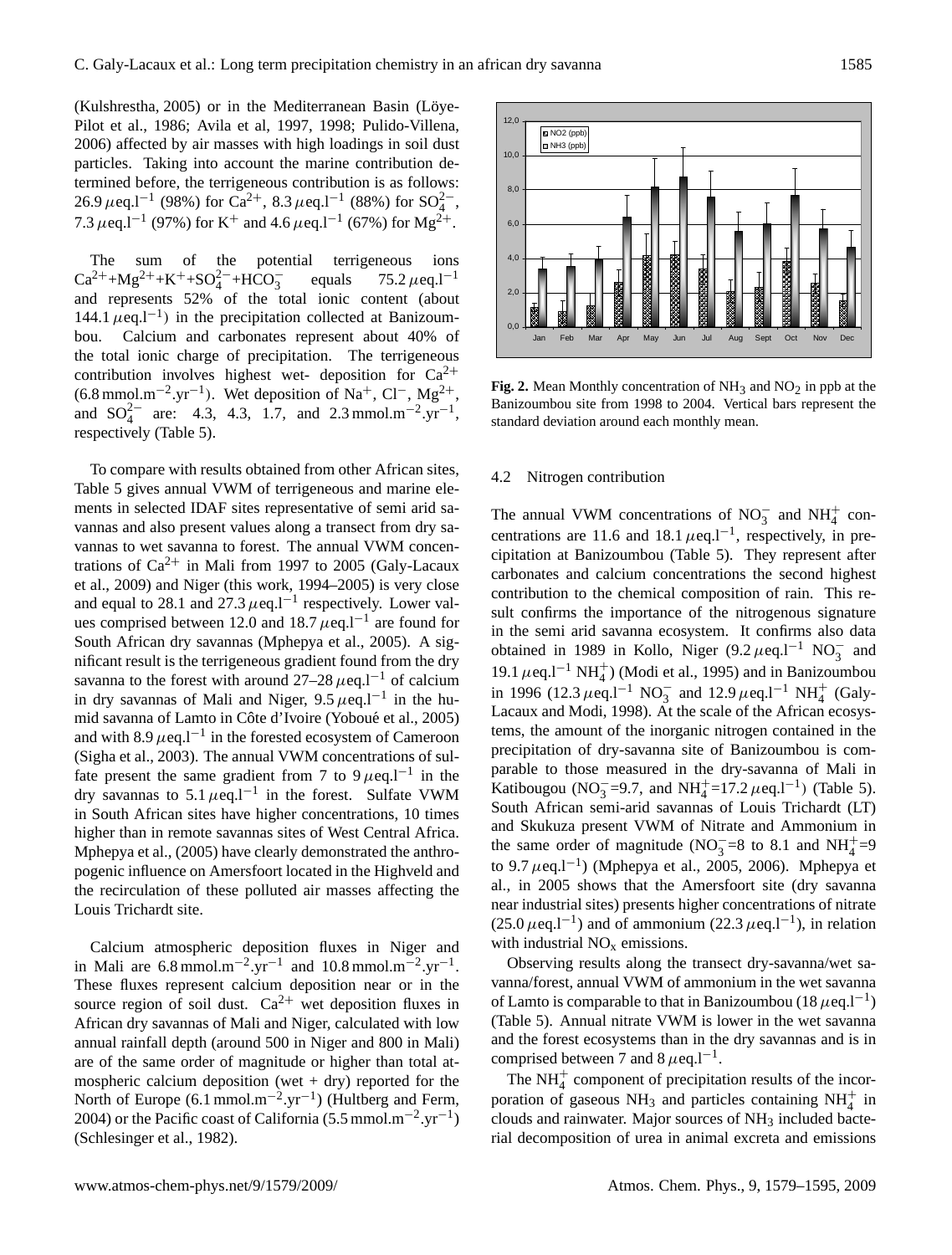| Ecosystem             | Location                                | Yearly rainfall*                         | Reference                                      | pH           | $H^+$                  | $Na+$                | $K^+$                 | NH <sub>2</sub>          | $Ca2+$                | $Mg^{2+}$            | NO <sub>2</sub>       | $Cl^-$               | SO <sup>2</sup>      | $HCOO^-$                 | CH <sub>3</sub> COO <sup>-</sup> | $C_2O_4^{2-}$        |
|-----------------------|-----------------------------------------|------------------------------------------|------------------------------------------------|--------------|------------------------|----------------------|-----------------------|--------------------------|-----------------------|----------------------|-----------------------|----------------------|----------------------|--------------------------|----------------------------------|----------------------|
| Dry Savanna           | Banizoumbou<br>Niger                    | 489.5 (1996)                             | Galy-Lacaux<br>et Modi, 1998                   | 5.67         | 2.1(1.0)               | 7.7(3.7)             | 4.7(2.3)              | 12.9(6.3)                | 31.2(7.6)             | 5.6(<br>. (4.        | 12.3(6.0)             | 7.4(3.6)             | 8.6(2.1)             | 4.5(2.3)                 | 2.7(1.5)                         |                      |
|                       |                                         | 495.1 (1994-2005)                        | This work                                      | 5.64         | 2.3(1.1)               | 8.7(4.3)             | 7.5(3.7)              | 18.1 (9.0)               | 27.3(6.8)             | 6.7(1.7)             | 11.6(5.7)             | 8.7(4.3)             | 9.4(2.3)             | 8.0(4.0)                 | 5.2(2.6)                         | 2.0(0.5)             |
|                       | Katibougou                              | 797.1 (1997-2005)                        | Galv-Lacaux et al.                             | 5.44         | 3.7(2.8)               | 6.3(4.8)             | 3.7(2.8)              | 17.4(13.4)               | 28.1(10.8)            | 4.5(1.7)             | 9.7(7.4)              | 6.6(5.1)             | 7.1(2.7)             | 10.8(8.1)                | 5.5(4.2)                         | 2.4(1.0)             |
|                       | Mali                                    |                                          | $(2007)$ (pers. comm.)                         |              |                        |                      |                       |                          |                       |                      |                       |                      |                      |                          |                                  |                      |
| Semi-arid             | Amersfoort<br>South Africa              | 755.0 (1986-1999)                        | J. M. Mphepya et al.<br>(2005)                 | 4.35         | 44.9 (33.9)            | 9.3(7.0)             | 4.7(3.5)              | 22.3(16.8)               | 18.7(7.1)             | 6.7(2.5)             | 25.0 (18.9)           | 9.8(7.4)             | 59.1 (22.3)          | 6.0(4.5)                 | 2.0(1.5)                         |                      |
| Savanna               | Louis Trichardt                         | 748.0 (1986-1999)                        | J. M. Mphepya et al.                           | 4.91         | 12.2(9.1)              | 9.3(7.0)             | 3.8(2.8)              | 9.7(7.3)                 | 12.0(4.5)             | 4.1(1.5)             | 8.0(6.0)              | 10.07.5              | 14.5(5.4)            | 11.5(8.6)                | 4.3(3.2)                         |                      |
|                       | South Africa                            |                                          | (2005)                                         |              |                        |                      |                       |                          |                       |                      |                       |                      |                      |                          |                                  |                      |
| Wet Savanna<br>Forest | Lamto Côte d'Ivoire<br>Zoetele Cameroon | 1204.0 (1995-2002)<br>2029.0 (1996-2000) | V. Yoboué et al. (2005)<br>Sigha et al. (2003) | 5.16<br>4.92 | 6.9(8.4)<br>12.0(24.3) | 6.3(7.6)<br>4.0(8.1) | 2.4(2.9)<br>5.0(10.3) | 17.6(21.2)<br>10.5(21.4) | 9.5(5.7)<br>8.9 (9.0) | 2.7(1.6)<br>2.4(2.4) | 7.7(9.2)<br>6.9(13.8) | 7.1(8.5)<br>4.3(8.7) | 6.5(3.9)<br>5.1(4.9) | 11.1(13.4)<br>8.2 (17.4) | 6.0(7.2)<br>3.2(11.2)            | 1.4(0.8)<br>1.0(1.1) |

**Table 5.** Annual volume weighted mean concentrations in  $\mu$ eq.l<sup>-1</sup> and wet deposition in mmol.m<sup>-2</sup>.yr<sup>-1</sup> (in parenthesis) for precipitation collected in selected IDAF sites.

\*Yearly rainfall in mm, ( ): value of wet deposition.

from natural or fertilized soils (Schlesinger and Hartley, 1992), savanna fires and domestic fuel wood burning (Delmas et al., 1991; Brocard et al., 1996). In the Sahelian region, the main source of ammonia must be through hydrolysis of urea from animal urine in grazed areas (Galy-Lacaux and Modi, 1998). Also, in arid and semi arid regions with alkaline soils, ammonia emissions from soils is expected to be important (Schlesinger et al., 1992). Passive samplers measurements of NH<sub>3</sub> have been performed in Banizoumbou since 1998. Figure 2 shows the mean monthly variations of NH<sup>3</sup> concentrations calculated from the monthly mean over the seven measuring years (1998–2004). The ammonia source shows for all the year a similar pattern. First rains involve high nitrogenous compounds emissions both from the soils and after biomass burning emissions. The seasonality is well defined with two maxima, one in June at the beginning of the rainy season and one in October at the beginning of the dry season. The mean annual  $NH<sub>3</sub>$  concentration is 6 ppbv $\pm 2$  ppbv. However, monthly variability on the period 1998–2004 and associated standard deviation are higher than the deviation on the annual mean. Carmichael et al. (2003) measured from September 1999 for one year ammonia concentrations in some selected sites in Africa, Asia and South America using passive samplers. Banizoumbou was part of this WMO/GAW pilot study and measured ammonia concentrations were higher than in India and South Asia. The high ammonium content of precipitation in Niger is clearly related to the intense source of ammonia attributed at the beginning of the wet season from soils emissions and animal excretion. The ammonium wet- deposition value equal to 9.0 mmol.m<sup>-2</sup>.yr<sup>-1</sup> for the 1994–2005 period at Banizoumbou. It is the highest deposition fluxes after calcium (Table 5). An annual VWM of ammonium of the same order of magnitude in the semi arid savanna of Mali-Katibougou and in the wet savanna of Lamto, is retrieved. For these ecosystems, the ammonium atmospheric deposition is also the highest compared to that from other compounds (13.4 and 21.2 mmol.m<sup>-2</sup>.yr<sup>-1</sup>).

The second nitrogenous contribution to rain chemical composition is nitrate.  $NO_3^-$  in rainfall is the final result

of multiphase reaction processes of nitrogenous gases, atmospheric particles and cloud water. Nitric oxide (NO), in the non-burning season, is the major nitrogen compound released from savanna soils. Nitrogen compound flux necessary to equilibrate the Banizoumbou wet deposition of nitrate of 5.7 mmol.m<sup>-2</sup>.yr<sup>-1</sup> is about 2.6 ng (N) m<sup>-2</sup> s<sup>-1</sup>. NO emissions from savanna soils present high spatial and temporal variability linked to a large number of parameters (soil texture, soil water content, soil nitrogen status, burning, etc.) (Matson et al., 1990; Ambus and Christensen, 1994; Levine et al., 1996; Parsons et al., 1996). NO flux emission on infertile soils in semiarid savanna of South Africa of 3.5 ng N(NO)  $\text{m}^{-2}$  s<sup>-1</sup> have been measured. According to Otter et al., in 2005, biogenic NO emissions from the south African savannas are equal to the amount of NO generated by biomass burning, but slightly less than those from industry. This result is in agreement with what was found in the Sahel. Original measurements of NO emission in the Sahelian savanna at Banizoumbou, where natural emissions are perturbed by grazing activities (Serça et al., 1997), showed rates of 6.09 $\pm$ 2.64 ng N(NO) m<sup>-2</sup>.s<sup>-1</sup>. It indicates that savanna soils in Niger are strong emitters of NO. These measurements are also in agreement with surface  $NO<sub>2</sub>$  measurements performed at the Banizoumbou site (Fig. 2). The mean annual concentration of  $NO<sub>2</sub>$  is of 2.6 ppbv  $\pm 0.4$  ppbv. The seasonal pattern of  $NO<sub>2</sub>$  concentration shows clearly raininduced nitric oxide emissions from semi arid savanna soils in the Sahelian region centered around the June maxima. Surface gaseous  $NO<sub>2</sub>$  concentration have been coupled to NO<sup>2</sup> columns from the Global ozone Monitoring Experiment (GOME) by Jaegle et al. (2004) to improve the  $NO<sub>x</sub>$  emission budget over Africa during 2000. Regional  $NO<sub>x</sub>$  emissions from savanna soils are therefore sufficient to equilibrate the wet deposition of nitrate measured at Banizoumbou.

The significant correlations between  $Mg^{2+}$  and  $NO_3^-$  and between  $Ca^{2+}$  and  $NO_3^-$ , both equal to 0.75, indicate potential heterogenous and multiphase chemical processes occurring between alkaline dust and gaseous nitric acid (Dentener et al., 1996; Galy-Lacaux et al., 2001). Also, the high correlation between nitrate and ammonium (r=0.74) demonstrates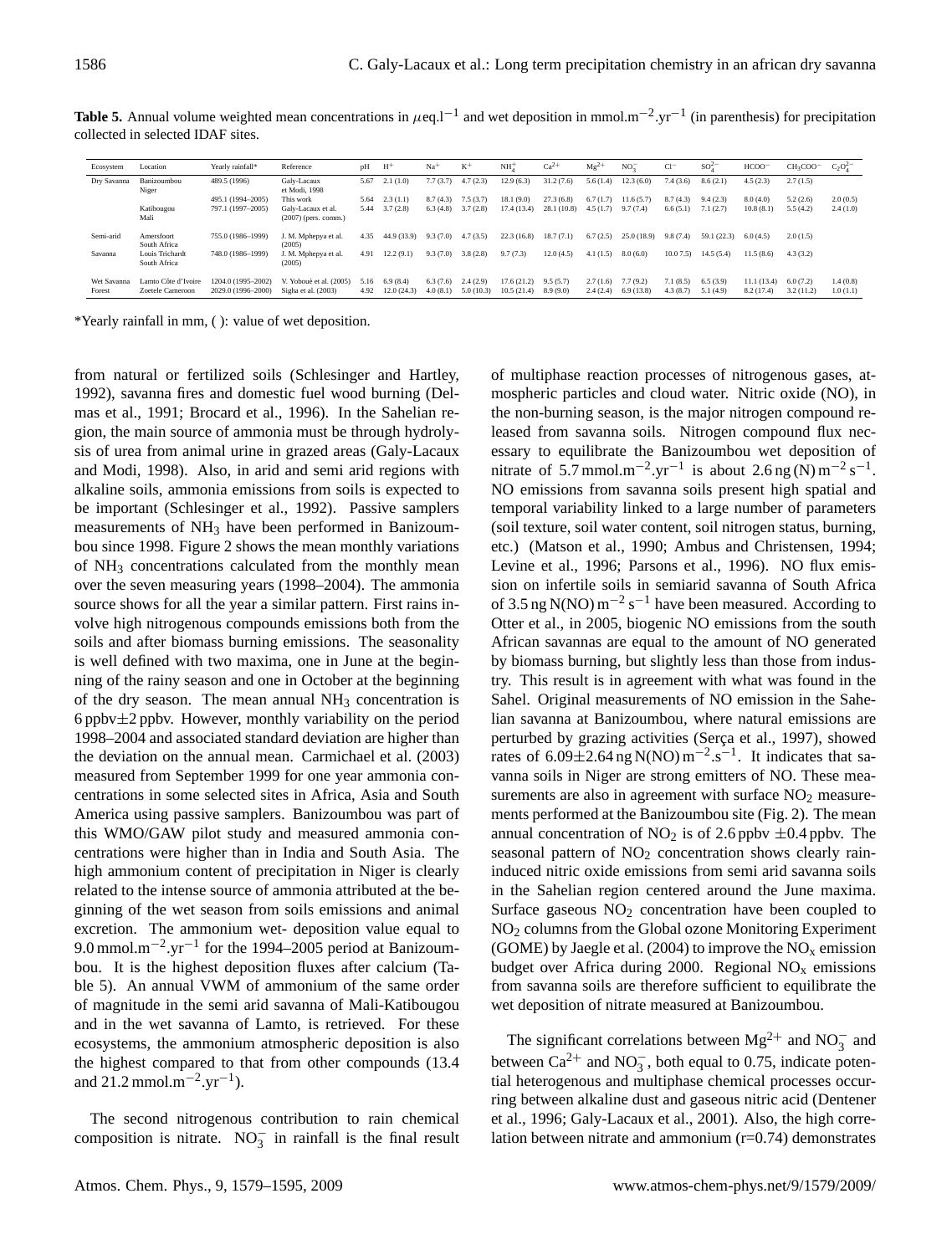that the nitrogenous components are associated in common processes. This is an indication of the availability of  $NH_4^+$ , formed after ammonia inclusion in rainwater**,** a second neutralizing agent in the precipitation. The influence of the terrigeneous and the nitrogenous contribution has been highlighted in the rain chemistry of the Sahelian region. Their role in chemical heterogenous processes and neutralizing effects in precipitation will be investigated and discussed in Section 5.

#### 4.3 Acidic contribution

During the study period, precipitation pH in Banizoumbou ranged from 4.9 to 7.5. The mean VWM concentration of H<sup>+</sup> of 2.3  $\mu$ eq.l<sup>-1</sup> (Table 3) corresponds to a pH of 5.64. About 18% of the precipitation have a pH below 5.6, which is the pH of pure water in equilibrium with atmospheric  $CO<sub>2</sub>$ . Most of precipitation events present pH higher than 5.6 and 1% is higher than 7.0. The median pH is close to 6.05. Galy-Lacaux and Modi have already shown that precipitation chemistry in the Sahelian region is strongly affected by alkaline species acting as buffering agents (Galy and Modi, 1998; Galy-Lacaux et al., 2001). This result has been widely emphasized in other part of the world affected by desert soil dust emissions that influence rain chemistry as for example in Spain or in the Mediterranean basin (Avila, 1997, 1998; Herut et al., 2000), in Asia (Kulsherstha et al., 2003, 2005; Hu et al., 2003). Acidity is neutralized by mineral dust, mainly carbonates, and/or dissolved gases (NH<sub>3</sub>), before entering rain chemical content.

The sum of the potential organic and mineral acids (sulfur and nitrogen oxides) give a concentration of 34.6  $\mu$ eq.l<sup>-1</sup>. However, annual measured H<sup>+</sup> VWM is around 2.3  $\mu$ eq.l<sup>-1</sup> leading to a low deposition flux of 1.1 mmol.m<sup>-2</sup>.yr<sup>-1</sup>. Neutralization of rainwater in Banizoumbou can be evidenced by good correlations between major anions  $(NO<sub>3</sub><sup>-</sup>$  and  $SO<sub>4</sub><sup>2</sup><sup>-</sup>)$ and major terrigeneous cations  $(Ca^{2+}, NH_4^+, Mg^{2+})$  with the regression coefficient being 0.91. A similar regression has been studied between terrigeneous cations and organic acids r= 0.72.  $Ca^{2+}$  and NH<sub>4</sub><sup>+</sup> at Banizoumbou were the dominant neutralization substances.

Table 5 shows a strong gradient of acidity along the African ecosystems: from the dry savanna, wet savanna to the forest, with pH from 5.64, 5.16, 4.92, respectively. Rain acidity in the dry-savannas sites of South Africa is higher (pH 4.35 in Amersfoort and 4.91 in Louis Trischardt). Mphepya et al. (2005, 2006) have shown that the two sites are affected by  $NO<sub>x</sub>$  and  $SO<sub>x</sub>$  industrial emissions of the highveld (Turner et al., 1996).

The acidity in Banizoumbou is weakly correlated to mineral acidity  $(H^{+}/NO_3^{-}r=0.46$  and  $H^{+}/SO_4^{2-}r=0.31)$ . Correlation with to organic acids like formate  $(r=0.81)$  and acetate  $(r=0.57)$  is higher. The high measured level of organic acidity represent a new result. In 1996 precipitation study, Galy and Modi (1998) have mentioned the original signature of or-

ganic acidity (formate VWM of 5  $\mu$ eq.l<sup>-1</sup> and acetate VWM of  $4 \mu$ eq.l<sup>-1</sup>). In this study, the annual VWM of formate is 8  $\mu$ eq.l<sup>-1</sup>, 5.2  $\mu$ eq.l<sup>-1</sup> for acetate and 2.0  $\mu$ eq.l<sup>-1</sup> for oxalate. This result is comparable to results observed in almost all the dry savannas.

The atmospheric sources of organic acids in rain have not yet been properly identified. Some proposed sources include vegetation emissions (Guenther et al., 2006) and in-cloud process (specially for formic acid) such as the hydrolysis of aldehydes followed by aqueous phase reactions with OH radicals (Chameides and Davis, 1983; Graedel and Crutzen, 1993), soil (Sanhueza and Andreae, 1991), emissions from biomass burning (Talbot et al., 1988, 1990) and also oxidation from precursor compounds in the gas phase.

Galy-Lacaux and Modi (1998) have mainly attributed the organic acidity contribution in precipitation composition to the vegetation source of Volatile Organic Carbon. Keene and Galloway (1986) have demonstrated that active plan growth periods are direct or secondary major source of organic acids in precipitation in continental regions. In the Sahel, the response of vegetation to the first rain pulse is very active. There is a lag-time between these first rains and the first vegetation cover (Jarlan et al., 2005; Martiny et al., 2005). A long time series of space remote sensing products has been developed to estimate the FAPAR for various optical instruments (Gobron et al., 2000, 2006, 2007, [http://fapar.jrc.ec.europa.eu/\)](http://fapar.jrc.ec.europa.eu/). This biophysical indicator has been chosen because it reveals the level of vegetation photosynthetic activity, which signifies the amount, state and health of vegetation canopies. This value is derived from the closure of the energy balance equation inside the canopy and corresponds to the normalized radiant flux in the Photosynthetic Active Radiation (PAR) region of the solar domain. Figure 3 presents the time series of FAPAR that covers January 1998 to December 2005 over the geographical region representing the Sahel defined by [10◦ N, 20◦ N, 20◦ W, 10◦ E]. Figure 3a displays the FAPAR value using a color scale varying from white, green to red for the value of FA-PAR about 0, 0.5 to 1.0 over the Sahel for October 1998. It gives an example of the maximum of observed vegetation. In Fig. 3b FAPAR monthly time-series are displayed after spatial averaging over the Sahelian region. Different colors are for the different years. The strong seasonal cycle is clearly visible and the yearly average variability for the Sahelian region is smaller. This seasonal cycle with a rapid growth of vegetation beginning in May–June reaches a maximum in September. It is hypothesized that the organic acidity measured in Banizoumbou precipitation is related to the vegetation cycle in the Sahel. This vegetation is certainly VOC emitters but no measurements are available to obtain an order of magnitude from this source.

Moreover, in the Sahelian region, the biomass burning source could explain a significant part of the organic acidity retrieved in precipitation. For the first time, we measured the oxalate concentrations in precipitation (VWM of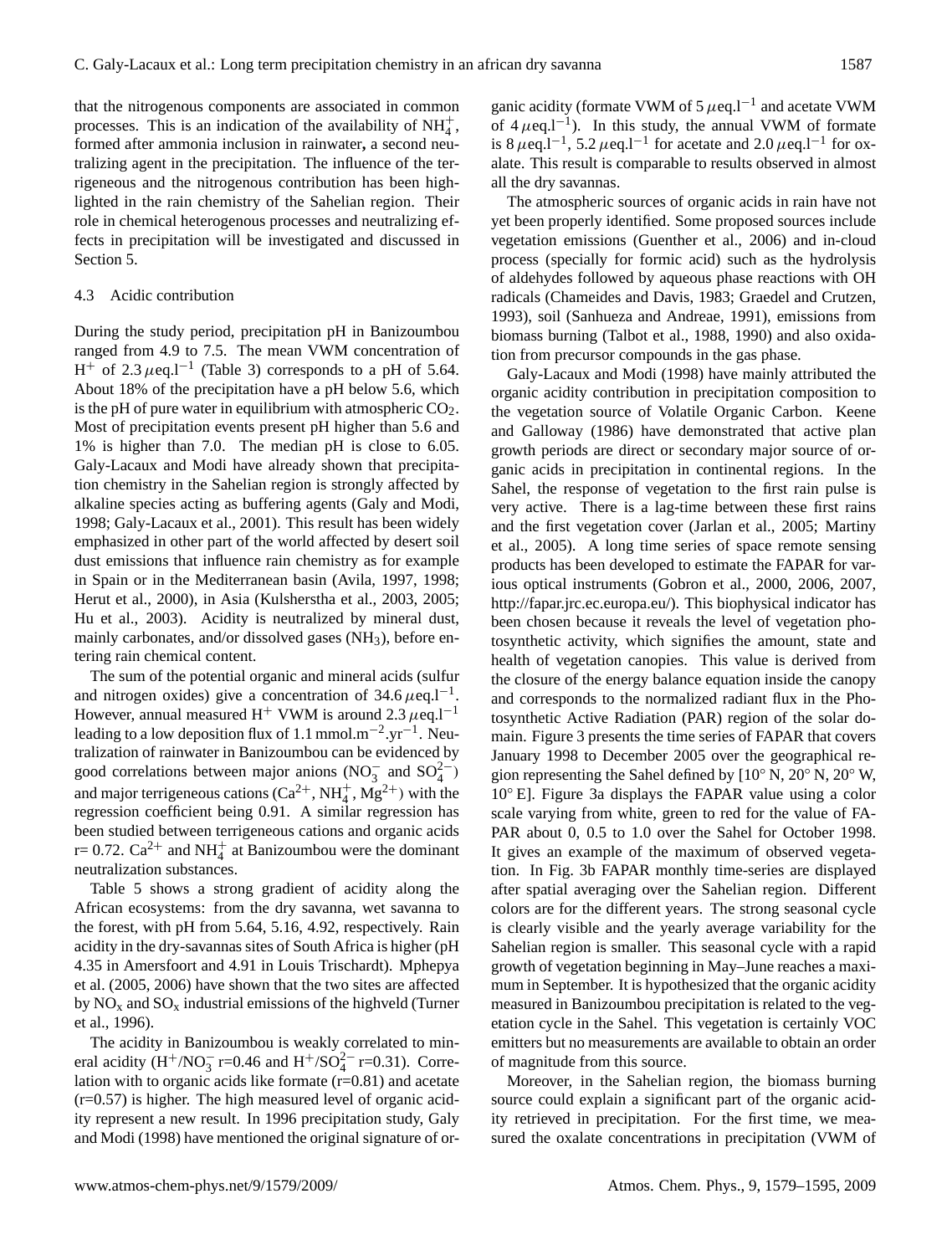

(b) Time series of spatially monthly averaged *Fraction of Absorbed* Photosynthetically Active Radiation (FAPAR) values derived over the Sahel region from 1998 to 2005. The vertical bars indicate the standard deviation, thus indicating the current spatial variability **Fig. 3. (a)** Map of FAPAR for the Sahel region in October 1998. over this geographical window.

 $2 \mu$ eq.l<sup>-1</sup>) that is an indicator of the biomass burning source (Baudet et al, 1990). A significant correlation measured between  $K^+$  and oxalate (r=0.72) and ammonium (r=0.63) confirms this result. To investigate the potential influence of the biomass burning source in the Sahelian region, historical emissions of biomass burning for the years 1997–2003 obtained from Granier et al. (2007), are analyzed. A tracer of combustion (Black Carbon=BC) have been monthly averaged on the geographical window defined by  $[10^{\circ} N, 20^{\circ} N,$  $20°$  W,  $10°$  E]. This inventory crosses the satellite burnt areas data of the year 2000 (from Global Burnt area 2000 product; Tansey et al., 2004) and satellite active fire pixels data of the years 1997–2003 (from World Fire Atlas /ATSR product; see Arino and Rosaz, 1999). Monthly and annual BC emissions are calculated following the methodology described in Konaré et al.  $(2007)$  (Fig. 4). Results emphasize the presence of biomass burning in the "Sahelian window" with a defined seasonal cycle. Dry season takes place from October November to April and the wet season from May to October. BC emissions are non negligible in May and June with emissions from 0.6 to 4 Gg of BC. To compare, the maximum is measured in January with a mean BC emission of 17 Gg over the period 1997–2003.



 $F_1^0$  W  $F_1^1$   $F_2^0$  Eq. (Figure 1007 to  $2003$ ) in Gg C, as tracer of the biomass burning in Gg C, as tracer of the biomass burning in Gg C, as tracer of the biomass burning in Gg C, as tracer of the biomass burning  $20°$  W,  $10°$  E] from 1997 to 2003. **Fig. 4.** Monthly Black Carbon (BC) emission in Gg C, as tracer of the biomass burning in the Sahel region defined by [10◦ N, 20◦ N,

We conclude that in the Sahelian region, biogenic emissions from vegetation are active at the beginning and in the heart of the wet season and biomass burning sources at the end of the wet season. The combination of these two sources could explain the organic acidity content of the precipitation.

### **5 Inter-annual variability and trends of rain chemistry in Banizoumbou**

VWM concentrations for each element and each year (1994– 2005) are given in Table 3. Annual VWM concentration and wet deposition fluxes are displayed on Fig. 5a and b. The annual ionic charge is defined as the sum of the VWM for one year. The mean ionic charge in precipitation (1994– 2005) is represented on Fig. 5a as a dash line and is equal to 144.1  $\mu$ eq.l<sup>-1</sup>. Over the period 1994–2005, the charge varies from a minimum of 111.9  $\mu$ eq.l<sup>-1</sup> in 1999 to a maximum of 158.5  $\mu$ eq.l<sup>-1</sup> in 2001. The fluctuation of the ionic charge in precipitation on the eleven year period is about  $\pm 10\%$ , except for 1999 (−22%).

The mean pH is not highly fluctuating from year to year with a maximum deviation of  $\pm 0.1$ . It has been also noticed that from one year to the next one, the dominant ions are the same at Banizoumbou. The inter-annual variations around the mean (1994–2005), calculated for groups of elements representative of the different source identified previously (Sect. 4), are analyzed. The Na<sup>+</sup>, Cl<sup>−</sup> and ssMg<sup>2+</sup> VWM range from 6.2 to 12.6  $\mu$ eq.l<sup>-1</sup>, from 5.4 to 12.2 μeq.l<sup>-1</sup> and from 1.4 to 2.9 μeq.l<sup>-1</sup>, respectively. These co-fluctuations have the same pattern. The mean variation for the marine source is  $\pm 5\%$  with a maximum deviation  $\pm 20\%$ . Mean deviation for the terrigeneous contribution including nssCa<sup>2+</sup>, nssMg<sup>2+</sup> and nssSO<sub>4</sub><sup>2-</sup> is  $\pm$ 3%. Variation for nss  $K+$  is around  $\pm 9\%$ . Maximum deviations around the annual VWM for the terrigenous contribution are comprised between  $\pm 15$ % and  $\pm 20$ %. Concerning the nitrogenous group formed by  $NH_4^+$  and  $NO_3^-$  and the organic component with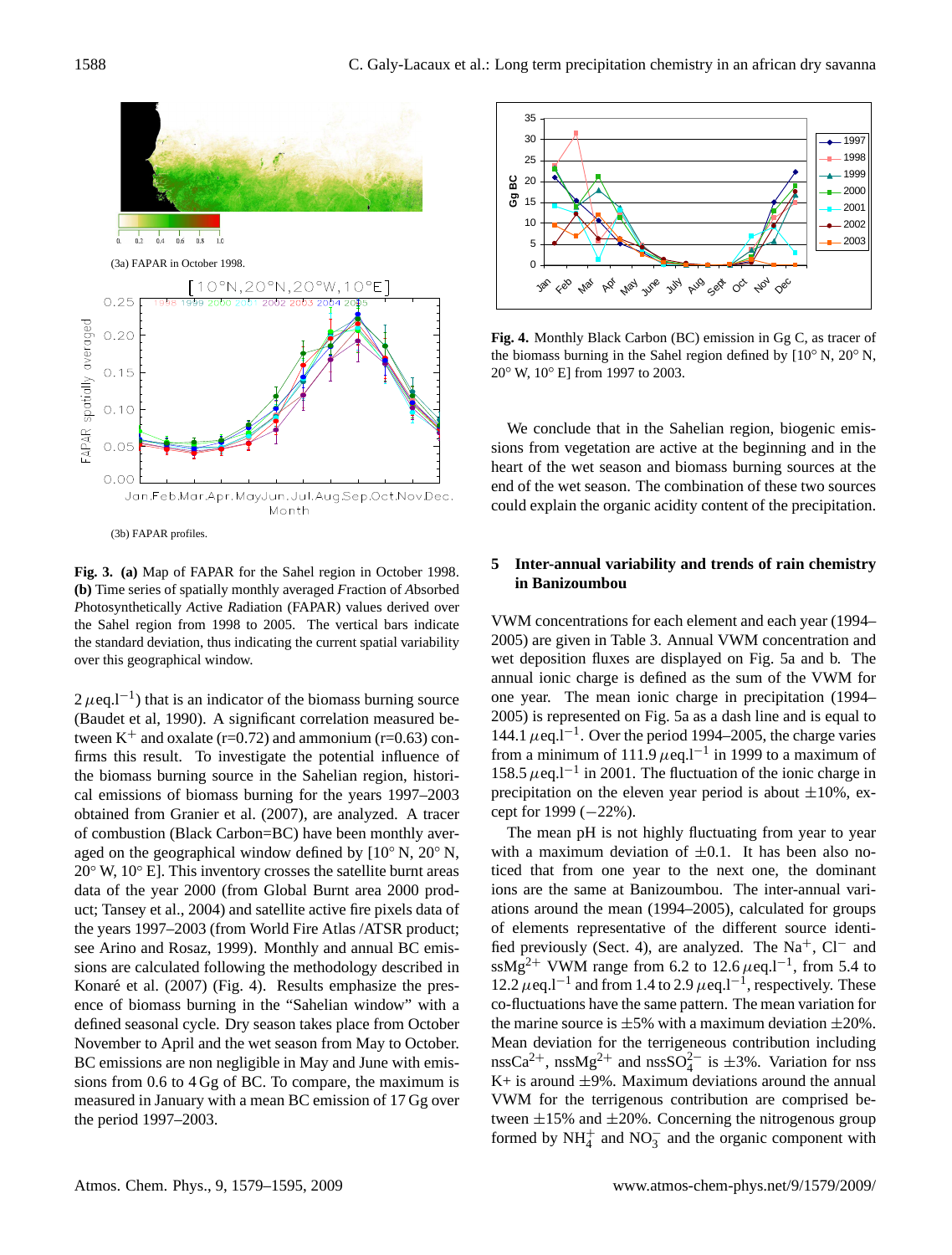|                                                                 | Dry savanna Banizoumbou<br>(1994–2005) This work. | Wet savanna Lamto (1995–2002)<br>V. Yoboué et al. (2005) | Forest Zoétélé (1996–2000)<br>Sigha et al. $(2003)$ |
|-----------------------------------------------------------------|---------------------------------------------------|----------------------------------------------------------|-----------------------------------------------------|
| Marine $Na^+ + Cl^-$                                            | 12%                                               | 13%                                                      | 10%                                                 |
| Nitrogenous $NH_4^+ + NO_3^-$                                   | 21%                                               | 25%                                                      | 21%                                                 |
| Organic $HCOO^{-} + CH_3COO^{-} + C_2H_5COO^{-}$                | 9%                                                | 17%                                                      | 14%                                                 |
| Terrigenous $Ca^{2+} + Mg^{2+} + SO_A^{2+} + K^+$ + tcarbonates | 55%                                               | 36%                                                      | 38%                                                 |
| Acidity $H^+$                                                   | 2%                                                | 15%                                                      | 7%                                                  |

**Table 6.** Estimation of the marine, the nitrogenous, the organic, the acidity and the terrigenous contribution to the rain chemical content along a transect of African ecosystem.

formate and acetate, the same result is observed. Variations around the mean for the nitrogenous and the organic contribution part are maximum and equal to  $\pm 5\%$ . However, the yearly deviations for formate and acetate present a higher variability with maximum fluctuations equal to  $\pm 20\%$  and ±30%, respectively.

The total ionic content of the precipitation is function of the amplitude of the main sources of atmospheric gases and particles and the rainfall regime and the associated annual total rainfall at the studied site. The analysis of interannual variability reflects clearly the potential variation of the intensity of atmospheric sources associated to a second important factor, i.e the variation of the annual rainwater depth. The amount of water determines the scavenging of the different atmospheric chemical compound and directly acts as a dilution factor. The analysis of rainfall in the Sahel shows a strong spatial and temporal variability of the same order of magnitude that we found for chemical composition of precipitation (Balme et al., 2006). Another important result is the discrete aspect of the Sahelian rainfall. This process directly affects rain chemistry content and wet deposition fluxes of nutrients. The weight of each process is somewhat difficult to estimate.

The mean Wet Deposition calculated for all the database is 60.1 mmol.m<sup>-2</sup>.yr<sup>-1</sup> (Fig. 5b). The fluctuation of the wet deposition in the dry savanna of Banizoumbou for the period (1994–2005) is  $\pm 25\%$ . Around this mean value, the WD varies from a minimum of 44.4mmol.m<sup>-2</sup>.yr<sup>-1</sup> in 2000 to a maximum of 81.0 mmol.m<sup>-2</sup>.yr<sup>-1</sup> in 1998 (+35%). These two extreme values correspond to extreme years with positive rainfall anomalies in 1998 and with negative rainfall anomalies in 2000. Wet deposition fluxes are directly correlated to both the annual rainfall amount and the chemical content measured in precipitation. At the Banizoumbou site it has been possible to determine the mean annual chemical characteristics of precipitation for the 11 years under study. Thus, it can be said that wet deposition is mainly influenced by the annual total rainfall. One can observe that the two rainiest years 1994 and 1998 suffer the higher annual wet deposition. The input of nutrients to the ecosystems removed by wet deposition can be perturbed and diminished if severe drought in arid- and semi-arid ecosystems persist as in the Sahel.



and WD calculated from all the database. **Fig. 5. (a)** Annual Volume Weighted Mean concentration ( $\mu$ eql<sup>-1</sup>) in precipitation over the eleven years period (1994–2005) at the dry savanna site of Banizoumbou. **(b)** Annual Wet Deposition fluxes (mmol.m−2yr−<sup>1</sup> ). The horizontal bars indicate the mean VWM

To compare our long term measurements study in Niger (natural dry-savanna), we see that in developed countries such as Central and Western Europe (Puxbaum et al., 2002), in North America (Likens et al., 2001), in Central Austria (Puxbaum et al., 2002) and in Brazil (Fornaro et al., 2006), long-term precipitation chemistry trends are mainly controlled by reduction on the sulfur and nitrate-nitrogen emissions. The main result of these long-term studies shows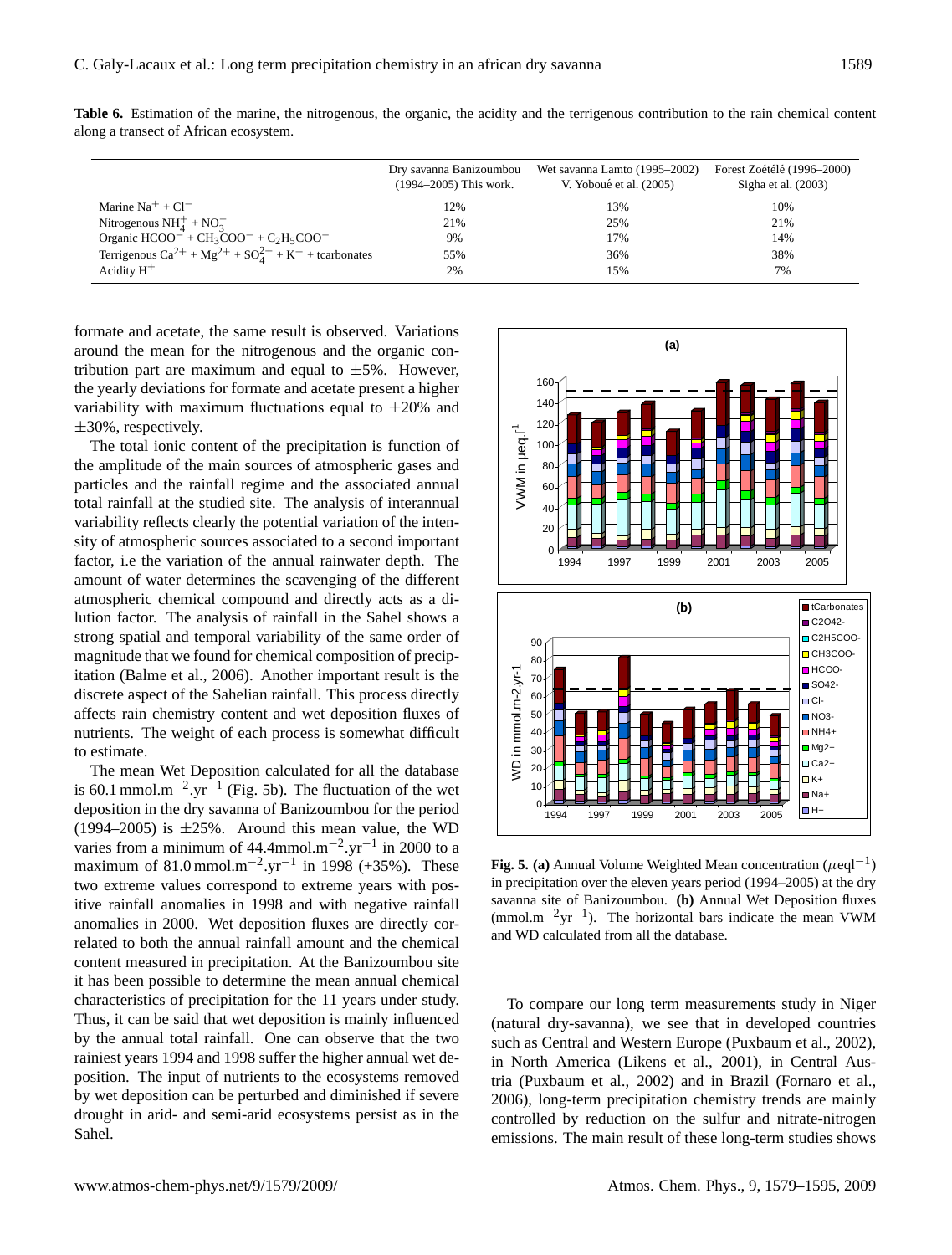



Fig. 6. (a) Annual Volume Weighted Mean concentration ( $\mu$ eq. $l^{-1}$ ) representative of the African ecosystems: dry savanna-wet savannaforest. **(b)** Annual wet deposition fluxes for the ecosystem transect  $\text{(mmol.m}^{-2}\text{yr}^{-1})$ .

a decrease of the free acidity reflecting a gradual decrease of atmospheric  $SO<sub>2</sub>$  concentrations according to sulfate reduction decisions. The deposition loads, thus present a trend dependant on emission strength.

This study over the Sahelian region is unique for its longterm monitoring of rainfall chemistry. Results are different from those found in developed countries. The inter annual variability of the annual rainfall VWM concentrations shows that the source input over the period 1994–2005 present a natural variability from one year to the next. The observed variability around  $\pm 25\%$  is of the same order of magnitude than the rainfall regime variability measured in the Sahelian region. As such, rainfall chemistry content appears to be strongly influenced by the intensity (liquid water content) and the temporal repartition of rainy events. On the other hand, wet deposition, influenced by the atmospheric charge in chemical compounds and the annual total rainwater is more variable. In the Sahelian region, it presents a trend directly driven by the annual rainfall.

## **6 Comparison of rainwater chemistry in Niger to other sites: focus on the transect dry savanna-wet savanna and forest in West/Central Africa.**

In the IDAF framework, long-term measurements of precipitation chemistry characteristics for two great West/Central African ecosystems have been recently established. The site of Zoétélé in the equatorial forest of Cameroon has been studied from 1998 to 2000 and the humid savanna of Lamto in Côte d'Ivoire from 1996 to  $2002$  (Sigha et al.,  $2003$ ; Yoboué et al., 2005). Results for the ecosystems transect: i.e., dry savanna-wet savanna and forest are displayed in Fig. 6a and b. The first result is to compare the total chemical charge of the precipitation (FIg. 6a). A strong gradient from 143.7, 100.2 and 86.6  $\mu$ eq.l<sup>-1</sup> at Banizoumbou, Lamto and Zoétélé, is observed respectively. To study the chemical composition of rain along the transect, we group the different ionic species for each site according their characteristics of atmospheric sources identified in the mean rainfall composition (Table 6).

The marine contribution mainly represented by sodium and chloride is comparable in the dry savanna of Niger and the wet savanna of Côte d'Ivoire, even if Lamto is located at 120 km of the coast and Banizoumbou to about 1000 km. For Zoétélé in Cameroon, relatively close to the coast  $(200 \text{ km})$ , the marine contribution is very low and has been attributed to a discharge in marine elements caused by orographic rains for air masses coming from the ocean. Generally, in all the African ecosystems, the marine contribution is low and estimated to represent 10% to 13% of the rain chemistry. We have discussed in Sect. 4 the high contribution of the nitrogenous compounds in all the ecosystems, higher in the drysavanna than in wet-savanna and forests. This result is confirmed by measurements performed in Mali (Table 5). The contribution to the total chemical content of rain is however estimated to be quite comparable in all the ecosystems and equal to 21% to 25% of the total. The third chemical component identified in the rain is the organic component. Indeed, the organic component has been found as important in the dry savanna than in the other ecosystems. This result is new and can be somewhat surprising. It is thought that vegetation and soils plays an important role in semi arid and arid ecosystems with a seasonal cycle well marked (sparse measurements exist on natural emissions from these ecosystems). The dry savanna is certainly less impacted by the biomass burning source and it explains a lower contribution in organic acidity with 9%, compared to the wet savanna and the forest with 17% and 14% respectively. When the  $H^+$  contribution is analyzed, a strong positive gradient from the dry savanna to the forest is found. The free acidity attributed to H+ represent 15% of the total chemical composition of the rain in the forested ecosystem. Similar results are obtained in the Amazonian forested ecosystems (Williams et al., 1997; Lara et al., 2001). On the African continent, this study along the transect shows that the potential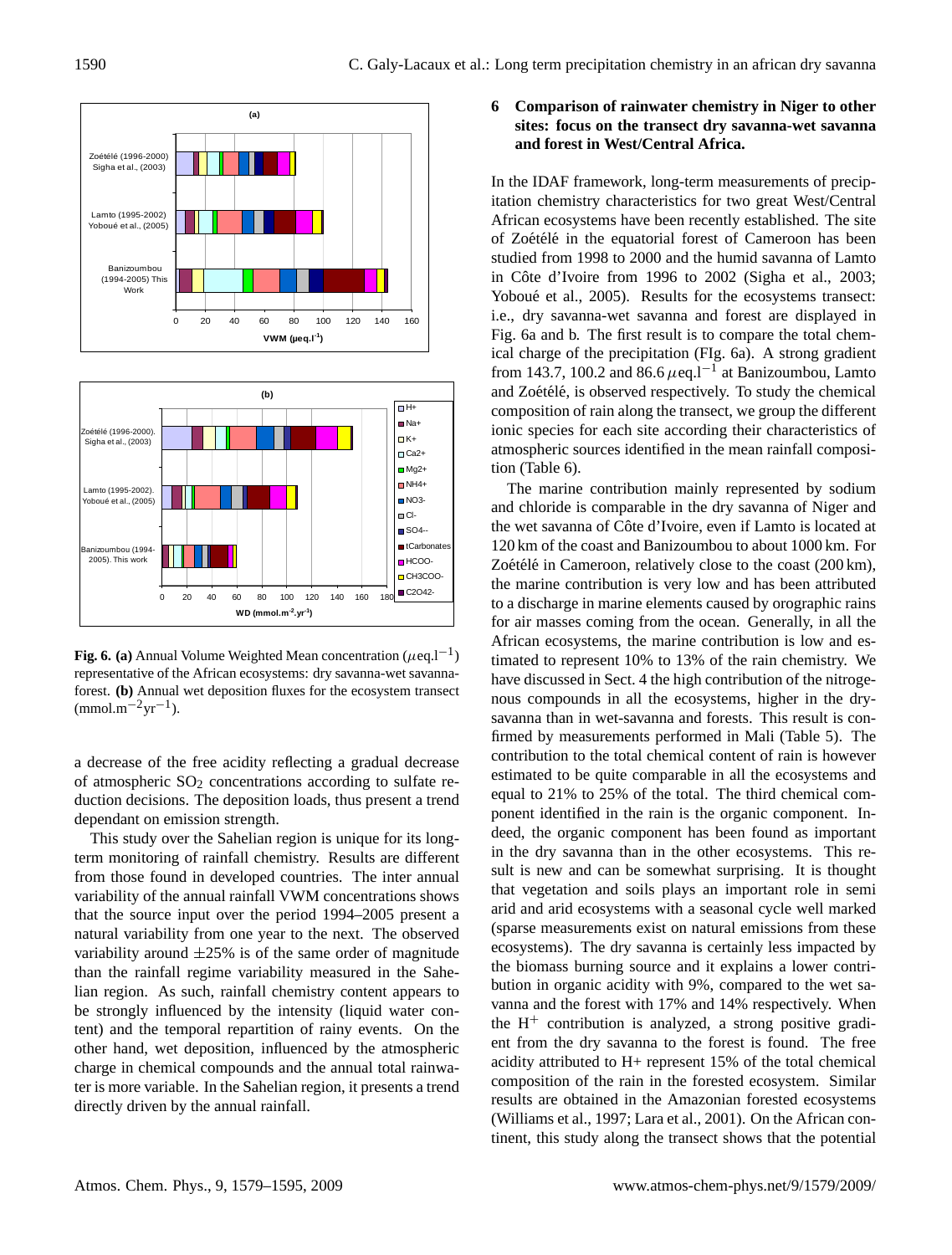acidity coming from the nitrogen oxides is equivalent on all the ecosystems. The organic acidity has a gradient from the dry-savanna to the forest, but a higher contribution from the wet-savanna compared to the forest is noticed. The strongest contribution observed along the transect concern the terrigeneous contribution. The main ion is calcium with concentrations varying from 27.3  $\mu$ eq.l<sup>-1</sup> in dry savanna, to 9.5 in wet savanna and  $8.9 \mu$ eq.l<sup>-1</sup> in forest. It exists a negative gradient of the major terrigenous species concentrations along the transect dry savanna-wet savanna-forest from north to south of West Africa in relation with source region of dust and their potential transport. This gradient affects the acidity of precipitation along the transect of ecosystems by governing the concentrations of potential neutralizing agents.

To explain the acidity gradient, it is important to analyze key processes in charge of the neutralization of the free acidity. Recent studies in heterogeneous chemistry processes represented by the potential interactions between gases, water and particles have been published: i.e., in the Pacific (Prospero et al., 1995), for the wet-savanna of Africa (Yoboué et al., 2005, for Asian aerosol (Carmichael et al., 1996, 1997), or in India (Kulshrestha, 2003, 2005). In Africa, an original study in the Sahelian region has been conducted through IDAF field measurements and SCAPE modeling simulations (Galy and Modi, 1998; Galy et al., 2001, 2003). Considering the importance of heterogeneous process in the tropical chemistry, it has been decided to recalculate from the measurements made at Banizoumbou over the period 1994–2005, the estimation of the gaseous and particle phase contribution to the chemical content of the precipitation. To investigate the relative contribution of particles and gases in rainwater, Yoboué and al. (2005), have proposed a calculation of PCrain for the relative particle contribution and GCrain for the gaseous one. The non-volatile cations  $Ca^{2+}$ , Na<sup>+</sup>,  $Mg^{2+}$  and K<sup>+</sup> are considered as representative of the mineral particle phase. In order to apply the neutrality principle, the sum of the cations is equilibrated into an equivalent sum of anions. At the Banizoumbou site, the mean relative contribution in rainwater is 70% fro particles and 30% for gases (1994–2005). Using the same concept, identical computation was made for the two other ecosystems using mean characteristics presented in Table 5. For the wet savanna of Lamto, we obtain a particulate contribution of 42% and a gaseous contribution of 58% for gases, and in the forest of Zoetele 50% for particulate phase and 50% for the gas phase.

In Fig. 6b the wet deposition fluxes of each species along the transect of ecosystems are displayed. A clear negative gradient of the global load in precipitation from the dry savanna to the forest (VWM in  $\mu$ eq.l<sup>-1</sup>) is identified (Fig. 6a). To the opposite, the wet deposition fluxes is driven by the strong rainfall gradient along the ecosystems transect: with 495.1 mm in the dry savanna of Banizoumbou (Niger), 1204 mm in the wet savanna of Lamto (Côte d'Ivoire) and 2029 mm in the forested ecosystem of Zoétélé (Cameroon). Thus, the wet deposition fluxes is more than two times higher in the forest than in the dry savanna. The total mean annual wet deposition is estimated to be equal to  $60.0 \text{ mmol.m}^{-2}.\text{yr}^{-1}$  in Banizoumbou, 108.6 mmol.m<sup>-2</sup>.yr<sup>-1</sup> in Lamto, and 162.9 mmol.m<sup>-2</sup>.yr<sup>-1</sup> in Zoétélé.

#### **7 Conclusion**

Within the framework of the IDAF monitoring network, long-term measurements and analyses of precipitation chemistry carried-out in a rural area of the Sahelian region from 1994 to 2005. Rainwater chemistry in Banizoumbou, a representative site for the African semi-arid savanna ecosystem, was controlled by soil dust emissions associated to a high terrigeneous contribution. Calcium and carbonates have the higher VWM concentrations and represent about 40% of the total ionic charge of precipitation. The other signatures of atmospheric sources in the Sahelian precipitation are highlighted by the relatively high nitrogen (ammonium and nitrate) and organic ion contents (formic and acetic acids) in precipitation. The nitrogen component is the signature of strong ammonia sources related to animals excreta and strong  $NO<sub>x</sub>$  emissions from savannas soils rain-induced at the beginning of the wet season. The mean annual  $NH<sub>3</sub>$ and  $NO<sub>2</sub>$  concentration measured in Banizoumbou (6 ppbv and 2.6 ppbv) and their well marked seasonal cycle confirm this result. Biomass burning and photochemical oxidation of biogenic precursors from vegetation have been identified as potential processes contribution to the formation of organic acids in Sahelian precipitation. The organic signature in the dry-savanna of Banizoumbou is comparable to the measured level in the wet savanna or in the forest. The monsoon airmass coming from the Guinean gulf, rich in sea salt aerosols, influence the site of Banizoumbou, and explain the marine signature in the collected precipitation samples. We measured a low acidity in precipitation (pH=6.05). Precipitations present a high buffering capacity with high VWM concentration of NH<sub>4</sub><sup>+</sup> and Ca<sup>2+</sup>. The interannual variability of the rainwater chemical composition presents fluctuations between  $\pm 5\%$  and  $\pm 30\%$  mainly attributed to the variations of sources strength, and to the variations of the annual rainfall depth and its temporal distribution. The wet deposition flux in the Sahelian region fluctuates around  $\pm 25\%$  from 1994 to 2005. The study of the African ecosystems transect: drysavanna-wet savanna-forest indicates a strong negative gradient of the total chemical load of precipitation related to the the terrigeneous contribution gradient. The wet deposition fluxes present an inverse result linked to the strong rainfall gradient along the ecosystems transect.

In the future, it seems necessary to study the chemical composition of the wet deposition in association with the distribution of precipitation to try to understand for example how the numbers of convective systems or rain efficient convective systems affect the wet deposition chemistry.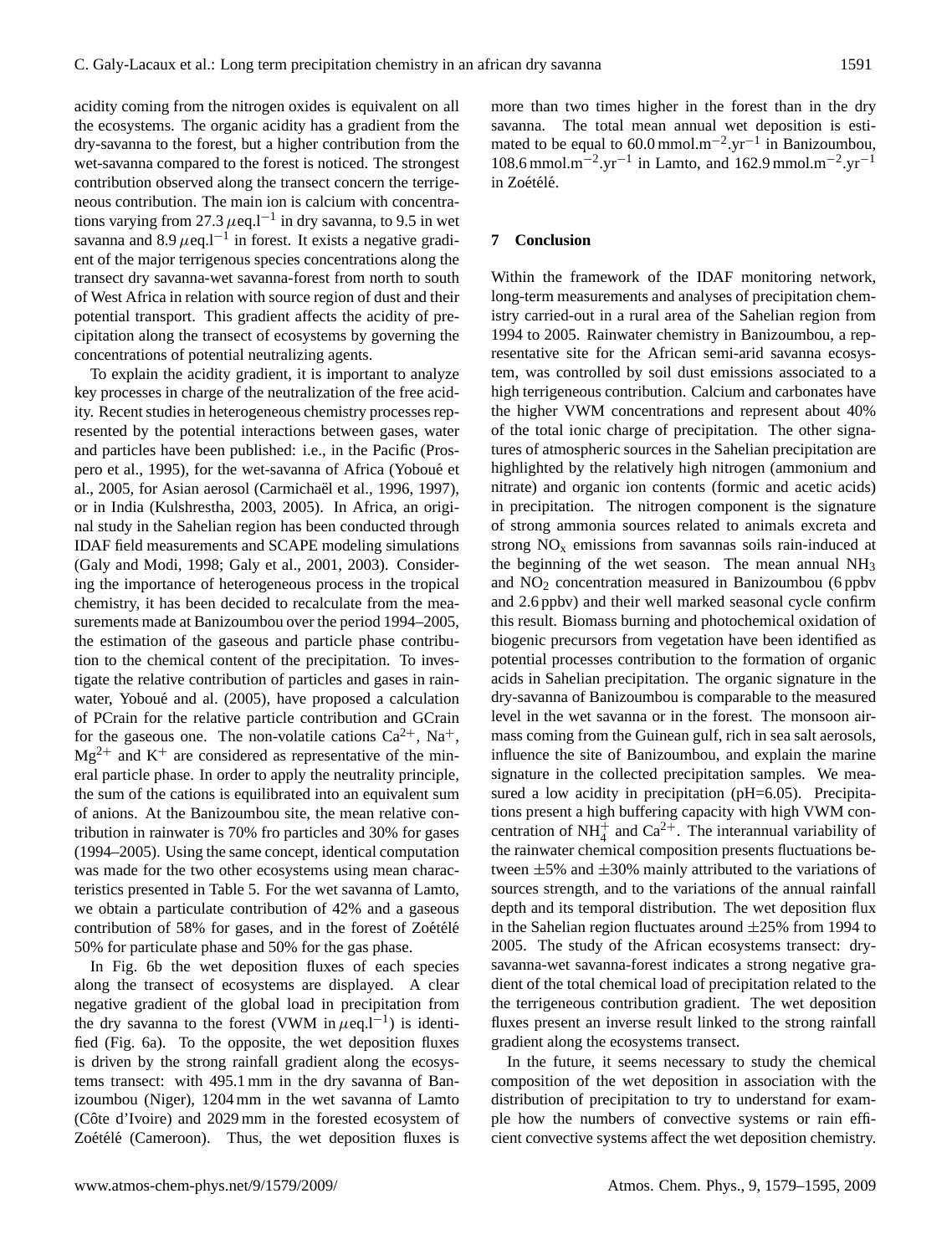Spatio-temporal distribution and intermittency of rainfall in the Sahel are key elements to understand hydrological impacts but also wet deposition chemistry in semi-arid regions. Moreover, further studies on sources intensity and dynamic transport of atmospheric compounds transport are needed to understand the interannual variability of rain chemistry and wet deposition. To integrate all these processes, it is planned to compare and integrate the experimental results presented here into a modelling study using the ORISAM-RAD-TM4 global model (Guillaume et al., 2007). ORISAM-RAD-TM4 model include a detailed 6-bin dynamic sectional aerosol module. This module will allow to take into account the heterogenous chemistry, key process identified in the control of the rain acidity and associated wet deposition in the Sahelian region. Multi-year simulation will be driven in order to scrutinize the interannual variabilities of wet deposition chemistry over Africa using updated emissions inventories (Granier et al., 2007; Guenther et al, 2006).

*Acknowledgements.* This work is part of the *IDAF* (*I*GAC/*D*EBITS/*AF*RICA) project; and was funded by INSU/CNRS "Institut National des Sciences de l'Univers/ Centre National de Recherche Scientifique" and the API "African Monsoon Multidisciplinary Analysis" (AMMA in 2005). We would like to address special thanks to J. P Lacaux from Medias France who initiated the IDAF program within the IGBP/IGAC framework, and to A. I. Modi from the University of Niamey, who started the IDAF Banizoumbou site in Niger (1994). The authors are grateful to Alfari Zakou the field technician at the Banizoumbou station and IRD (Institut de Recherche pour le Developpement) in Niamey for logistical support. We thank E. Gardrat and P. Castéra from the "Laboratory of Aerology" in Toulouse who performed all the chemical analysis. We thank Y. M. Tourre from METEO-France for editing the manuscript. Based upon a French initiative, AMMA now supported by an international scientific group is currently funded by a large number of agencies, especially from France, the United Kingdom, the United States, and Africa. It has been the beneficiary of a major financial contribution from the European Community's Sixth Framework Research Programme (FP6), see [www.amma-international.org.](www.amma-international.org)

Edited by: C. Reeves

## **References**

- Al-ourabi, H. and Lacaux, J. P.: Dry and wet deposition for nitrogen and sulphur at seven IDAF stations in Tropical Africa. International Global Atmospheric Chemistry (IGAC), Symposium, Crete, Greece, 18–25 September, 2002.
- Ambus, P. and Christensen, S.: Measurements of  $N_2O$  emission from fertilized grassland : An Analysis of spatial variability, J. Geophys. Res., 99, 16549–16555, 1994.
- Arino, O. and Rosaz, J. M.: 1997 and 1998 World Fire Atlas using ERS-2 ATSR-2 Data, in Proceedings of conference on Remote Sensing of Joint Fire Science Conference and Workshop, Boise, Idaho, USA, 177–182, 1999.
- Avila, A., Queralt-Mitjans, I., and Alarcón, M.: Minerological composition of Africa dust delivered by red rains over northeastern Spain,, J. Geophys. Res., 102(D18), 21977–21996, 1997.
- Avila, A., Alarcón, M., and Queralt-Mitjans, I.: The chemical composition of dust transported in red rains-Its contribution to the biogeochemical cycle of a holm oak forest in Catalonia (Spain), Atmos. Environ., 32, 179–191, 1998.
- Balme, M., Vischel, T., Lebel, T., Peugoet, C., and Galle, S.: Assessing the water balance in the sahel : Impact of small scale rainfall variability on runoff, Part 1: Rainfall variability analysis, J. Hydrol., 331, 1–2, 336–348, 2006.
- Bates, T., Scholes, M., Doherty, S. and Young. B.: IGAC Science Plan and Implementation Strategy IGBP Report 56, IGBP Secretariat, Stockholm, Sweden, 44 pp., 2006.
- Baudet J. G. R., Lacaux J. P., Bertrand J. J., Desalmand F., Servant J., and Yoboue V.: Presence of an atmospheric oxalate source in the intertropical zoneits potential action in the atmosphere, Atmos. Res., 25(5), 465–477, 1990.
- Brimblecombe, P., Hara, H., Houle, D., and Novak, M.: Acid Rain Deposition to Recovery, springer edition, repreinted from water, Air Soil Poll. Focus, 7(1–3), 2007.
- Brocard, D., Lacaux, C., Lacaux, J. P., Kouadio, G., and Yoboué, V.:Emissions from the combustion of biofuels in western Africa, edited by: J. S. Levine, in: Global Biomass Burning, MIT Press, 1996.
- Chameides, W. L. and Davis, D. D.: Aqueous phase source for formic acid in clouds, Nature, 304, 427–429, 1983.
- Carmichael G. R., Ferm, M., Thongboonchoo, N., Woo, J.-H., Chan, L. Y., Murano, K., Viet, P. H., Mossberg, C., Bala, R., Boonjawat, J., Upatum, P., Mohan, M., Adhikary, S. P., Shrestha, A. B., Pienaar, J. J., Brunke, E. B., Chen, T., Jie, T., Guoan, D., Peng, L. C., Dhiharto, S., Harjanto, H., Jose, A. M., Kimani, W., Kirouane, A., Lacaux, J.-P., Richard, S., Barturen, O., Carrasco Cerda, J., Athayde, A., Tavares, T., Cotrina, J. S., and Bilici, E.: Measurements of sulfur dioxide, ozone and ammonia concentrations in Asia, Africa, and South America using passive samplers, Atmos. Environ., 37(9–10), 1293–1308, 2003.
- Carmichaël, G. R., Zhang, Y., Chen, L. L., Hong, M. S., and Ueda, H.: Seasonnal variation of aerosol composition at Cheju Island, Korea, Atmos. Environ., 30, 2407–2416, 1996.
- Carmichael, G. R., Hong, M. S., Ueda, H., Chen, L. L., Murano, ¨ K., Kang, C., and shim, S.: Aerosol composition at Cheju Island, Korea, J. Geophys. Res., 102, 6047–6061, 1997.
- Crutzen, P. J. and Andreae, M. O.: Biomass burning in the tropics: Impact on atmospheric chemistry and biogeochemical cycles, Science, 250, 1669–1678, 1990.
- Delmas, R., Loudjani, P., Podaire, A., and Menaut, J. C.: Biomass burning in Africa : An assessment of annually burnt biomass, in: Global Biomass Burning: Atmospheric, Climatic and Biospheric Implications, edited by: Levine, J. S., MIT Press, Cambridge, Massachusetts, USA, 126–133, 1991.
- Dentener, F. J., Carmichael, G. R., Zhang, Lelieveld, Y. J., and Crutzen, P. J.: Role of mineral aerosols as a reactive surface in the global troposphere, J. Geophys. Res., 101, 22869–22889, 1996.
- Estell, R. E., Fredrickson, E. L., and Peters, D. P. C.: Introduction tp special issue – Landscape linkages and cross scale interactions in arid and semiarid ecosystems, J. Arid Environ., 65(2), 193–195, 2006.
- Ferm, M. : A sensitive Diffusional Sampler. IVL publication B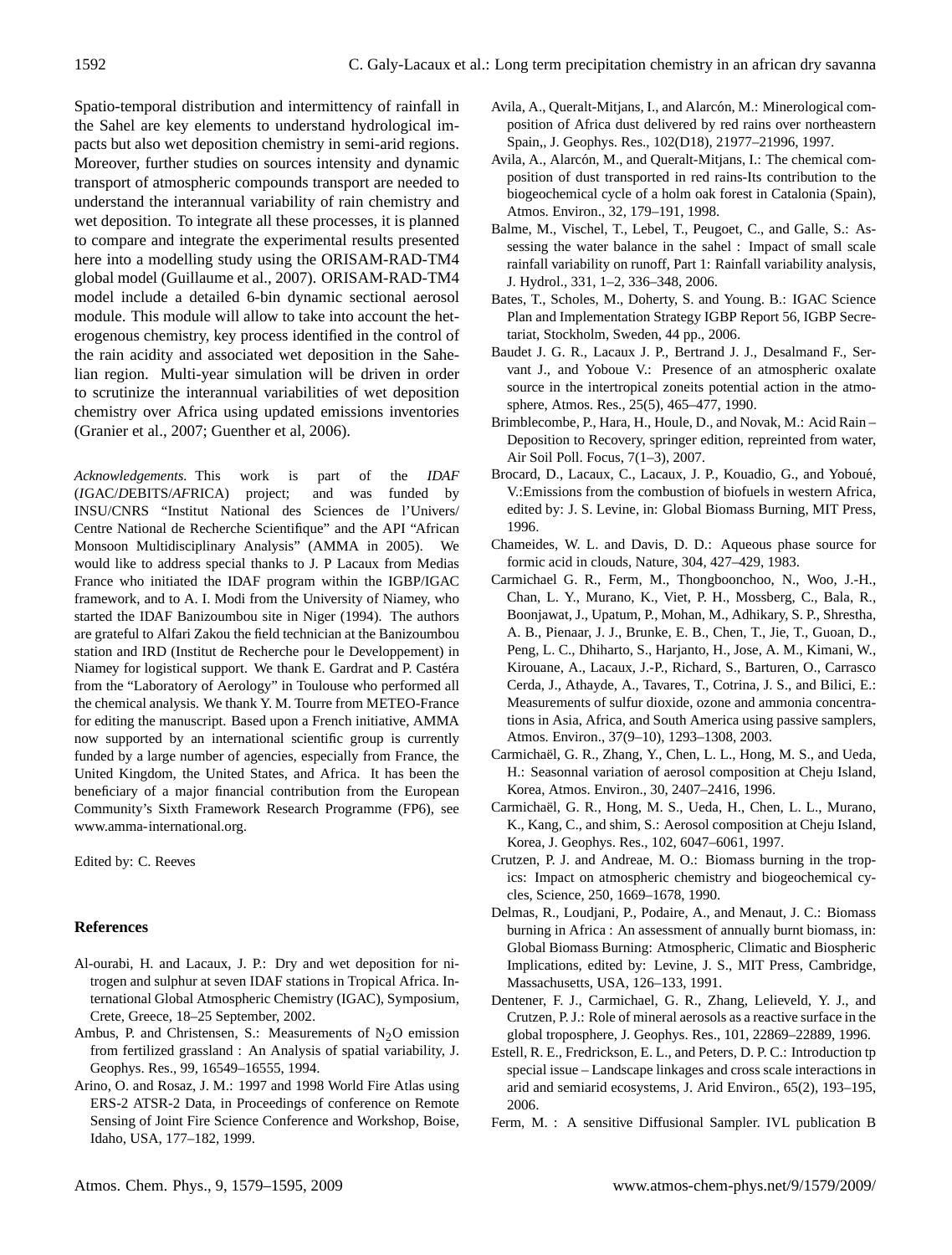– 1020, Swedish Environmental Research Institute, P.O. Box 47086, 402 58 Gotebory, Sweden, 50 pp., 1991.

- Ferm, M. and Rodhe, H.: Measurements of air concentrations of  $SO<sub>2</sub>$ , NO<sub>2</sub> and NH<sub>3</sub> at rural sites in Asia, J. Atmos. Chem., 27, 17–29, 1997.
- Ferm M., Lindskorg, A., Svanberg, P. A., and Boström, C. A.: New measurement technique for air pollutants (in swedish), Kemish Tidskrift, 1, 30–32, 1994.
- Fornaro, A. and Gutz, I. G. R.: Wet deposition and related atmospheric chemistry in the Sao Paulo metropolis, Brazil. Part 3: Trends in precipitation chemistry during 1983–2003, Atmos. Environ., 40, 5893–5901, 2006.
- Galloway, J. N., Likens, G. E., Keene, W. C., and Miller, J. M.: Precipitation in remote areas of the world, J. Geophys. Res., 87, 8771–8786, 1986.
- Galy-Lacaux, C. and Modi, A. I.: Precipitation chemistry in the Sahelian Savanna of Niger, Africa, J. Atmos. Chem., 30, 319– 343, 1998.
- Galy-Lacaux, C., Carmichaël, G. R., Song, C. H., Lacaux, J. P., and Modi, I.: Heterogenous processes involving nitrogenous compounds and Saharan dust inferred from measurements and model calculations Region, J. Geophys. Res., 106, 12559–12578, 2001.
- Galy-Lacaux C., Laouali, D., Yoboué, V., and Diop, B.: Precipitation Chemistry over the Sahelian savanna of Mali, to be submitted to Atmos. Chem. Phys., 2009.
- Gilett, R. W. and Ayers, G. P.: The use of thymol as a biocide in rainwater samples, Atm. Env., 254A, 2677–2681, 1991.
- Gobron, N., Pinty, B., Verstraete, M. M., and Widlowski, J.-L.: Advanced Vegetation Indices Optimized for Up-Coming Sensors: Design, Performance and Aplications, IEEE T. Geosci. Rem. Sens., 38, 2489–2505, 2000.
- Gobron, N., Pinty, B., Aussedat, O., Chen, J., Cohen, W. B., Fensholt, R., Gond, V., Hummerich, K. F., Lavergne, T., Mélin, F., Privette, J. L., Sandholt, I., Taberner, M., Turner, D. P., Verstraete, M. M., and Widlowski, J.-L.: Evaluation FAPAR products for different canopy radiation transfer regimes: Methodology and results using JRC products derived from SeaWiFS against ground-based estimations, J. Geophys. Res., 111, D13110, doi:10.1029/2005JD006511, 2006.
- Gobron, N., Pinty, B., Melin, F., Taberner, M., Verstraete, M. ´ M., Robustelli, M., and Widlowski, J.-L.: Evaluation of the MERIS/ENVISAT FAPAR product, Adv. Space Res., 39, 105– 115, doi:10.1016/j.asr.2006.02.048, 2007.
- Goutorbe, J.-P., Lebel, T., Tinga, A., Bessemoulin, P., Brouwer, J., Dolman, A. J., Engman, E. T., Gash, J. H. C., Hoepffner, M., Kabat, P., Kerr, Y. H., Monteny, B., Prince, S., Said, F., Sellers, P., and Wallace, J. S.: HAPEX-Sahel: a large-scale study of landatmosphere interactions in the semi-arid tropics, Ann. Geophys., 12, 53–64, 1994,
- [http://www.ann-geophys.net/12/53/1994/.](http://www.ann-geophys.net/12/53/1994/)
- Gradel, T. E. and Crutzen, P. J.: Atmospheric change: An Earth System Perspective, W. H. Freeman and Company, New York, USA, 446 pp., 1993.
- Granier C., Mieville, A., Liousse, C., Guillaume, B., Grégoire, J. M., and Mouillot, F.: Emissions of gases and aerosols resulting from biomass burning during the 1900–2003 period, EGU General Assembly, Vienna, Austria, April 2007.
- Guenther, A., Karl, T., Harley, P., Wiedinmyer, P., Palmer, P. I., and Geron, C.: Estimates of global terrestrial isoprene emissions

using MEGAN (Model of Emissions of Gases and Aerosols from Nature), Atmos. Chem. Phys., 6, 3181–3210, 2006, [http://www.atmos-chem-phys.net/6/3181/2006/.](http://www.atmos-chem-phys.net/6/3181/2006/)

- Guillaume B., Liousse, C., Rosset, R., Cachier, H., Bessagnet, B., Velthoven, P. V., et Poisson, N.: ORISAM-TM4: Global modelling of internally mixed size-resolved inorganic/organic aerosols with a focus on carbonaceous components, Tellus B, 59, 283–302, 2007.
- Herut, B., Starinsky, A., Katz, A., and Rosenfeld, D.: Relationship between the acidity and chemical composition of rainwater and climatological conditions along a transition zone between large deserts and Mediterranean climate, Israel, Atmos. Environ., 34, 1281–1292, 2000.
- Hu, G. P., Balasubramanian, R., and Wu, C. D.: Chemical characterization of rainwater at Singapore, Chemosphere, 51, 747–755, 2003.
- Hultberg, H. and Ferm, M.: Temporal changes and fluxes of sulphur and calcium in wet and dry deposition, internal circulation as well as in run-off and soil in a forest at Gardsjön, Sweden, Biogeochemistry, 68, 355–363, 2004.
- IGAC newsletter no. 27, DEBITS special issue, IGACtivities Newsletter, 2003.
- Jaegle, L., Martin, R. V., Chance, K., Steinberger, L., Kurosu, T. P., Jacb, D. J., Modi, A. I., Yoboue, V., Sigha-Nkandjou, L., and ´ Galy-Lacaux, C.: Satellite mapping of rain-induced nitric oxide emissions form soils, J. Geophys. Res., 109(D21), D21310.1– D21310.10, 2004.
- Jarlan, L., Tourre, Y. M., Mougin, E., Philippon, N., and Mazzega, P.: Dominant patterns of AVHRR NDVI interannual variability over the Sahel and linkages with key climate signals (1982–2003), Geophys. Res. Lett., 32, L04701, doi:10.1029/2004GL021841, 2005.
- Kaufman, Y. J., Koren, I., Remer, L. A., Tanre, D., Ginoux, P., and Fan, S.: Dust transport and deposition observed from the Terra-Moderate Resolution Imaging Spectroradiometer (MODIS) spacecraft over the Atlantic OceanDust transport and deposition observed from the Terra-Moderate Resolution Imaging Spectroradiometer (MODIS) space, J. Geophys. Res., 110, D24202, doi:10.1029/2003JD004436, 2005.
- Keene, W. C., Pszenny, A. A., Galloway, J. N., and Hartley, M. E.: Sea-salt corrections and interpretation of constituent ratios in marine precipitation, J. Geophys. Res., 91, 6647-6658, 1986.
- Konaré A., Liousse, C., Guillaume, B., Solmon, F., and Rosset, R.: Sensitivity analysis on BC and OCp emission inventories in Africa: regional climate modeling vs. measurements, submitted to Atmos. Chem. Phys., 2008.
- Kulshrestha, U. C., Kulshrestha, M. J., Sekar, R., Sastry, G. S. R., and Vairamani, M.: Chemical characteristics of rainwater at an urban site of south-central India, Atmos. Environ., 30, 4149– 4154, 2003.
- Kulshrestha, U. C., Granat, L., Engardt, M., and Rodhe, H.: Review of precipitation monitoring studies in India-a search for region patterns, Atmos. Environ., 39, 7403–7419, 2005.
- Lacaux, J. P., Tathy, J. P., and Sigha, L.: Acid wet deposition in the tropics: two case studies using DEBITS measurements, IGACtivities Newsletter of the International Global Atmospheric Chemistry Project, DEBITS Special Issue No. 2, 13–18, 2003.
- Lacaux, J. P., Scholes, M. C., Matrai, A., Andreae, A., Smith, K., and Manning, M.: Wet depositions in the tropics, Chapter 2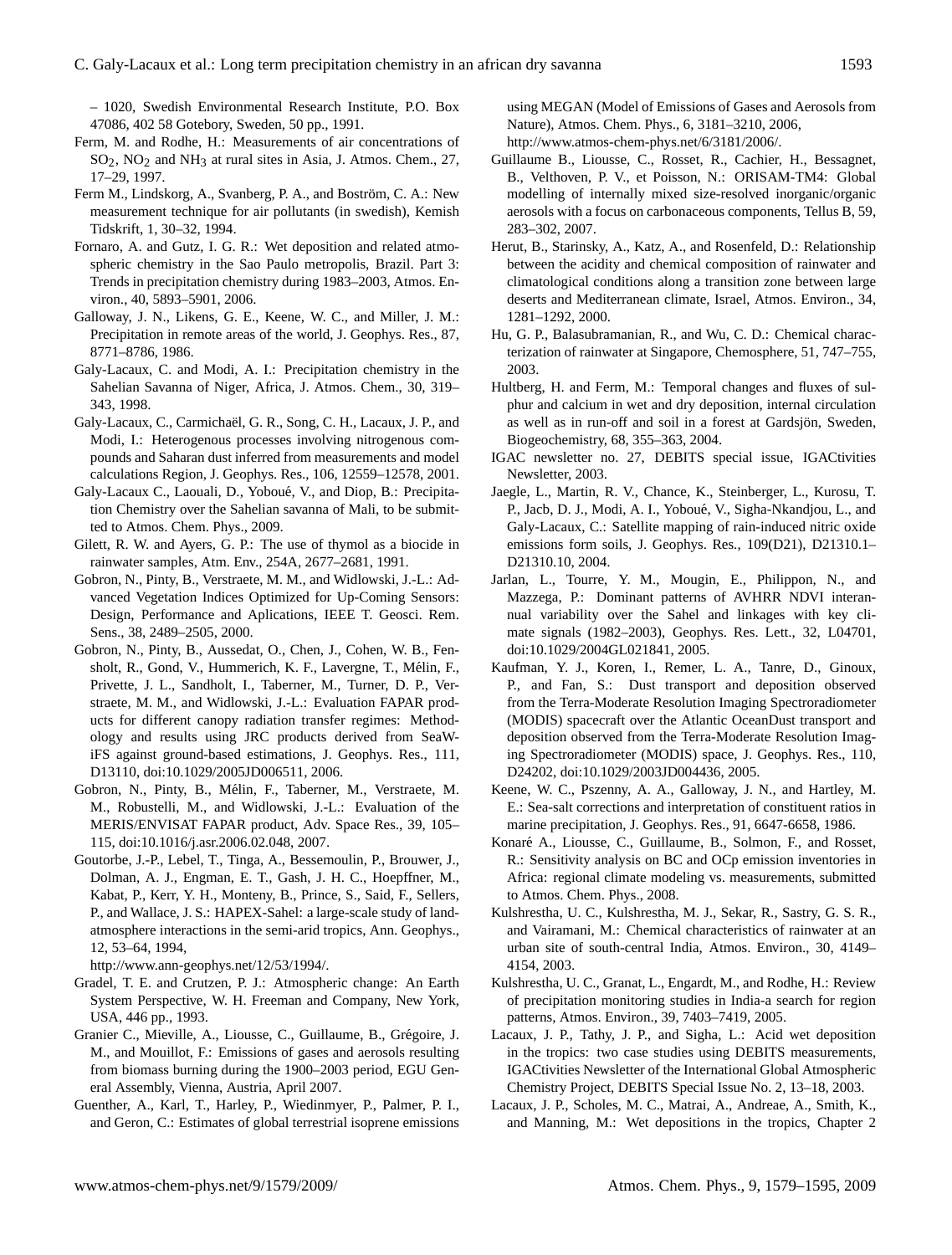"Biosphere Atmosphere Interactions" Part 2.7: An Integration and Synthesis of a Decade of Tropospheric Chemistry Research, Series: Global Change – The IGBP Series, 53–55, edited by: Brasseur G. P., Prinn, R. G., Pszenny, A. A. P., XIV, 300, p. 131, illus., Hardcover, 2003.

- Lara, L. B. L. S., Artaxo, P., Martitinelli, R. L., Victoria, R. L., Camargo, P. B., Krushe, A., Ayers, G. P., Ferraz, E. S. B., and Ballester, M. V.: Chemical composition of rainwater and anthropogenic influences in the Piracicaba River Basin, Southeast Brazil, Atmos. Environ., 35, 4937–4945, 2001.
- Le Barbé, L., Lebel, T., and Tapsoba, D.: Rainfall Variability in West Africa during the Years 1950–90, J. Climate, 15, 187–202, 2002.
- Lebel, T., Parker, D. J., Bourles, B., Flamant, C., Marticorena, B., Peugeot, C., Gaye, A., Haywood, J., Mougin, E., Polcher, J., Redelsperger, J.-L. and Thorncroft, C. D.: The AMMA field campaigns: Multiscale and multidisciplinary observations in the West african region, in press in B. Am. Meteor. Soc., 88(3), 2007.
- Lebel, T., Sauvageot, H., Hoepffner, M., Desbois, M., Guillot, B., and Hubert, P.: Rainfall estimation in the Sahel: the EPSAT-Niger experiment, Hydrol. Sci. J., 37, 201–215, 1992.
- Lebel, T., Diedhiou, A., and Laurent, H.: Seasonal cycle and interannual variability of the Sahelian rainfall hyydrological scales, 108(D8), 8389, doi:10.1029/2001JD00158, 2003.
- Levine, J. S., Winstead, L. E., Parsons, D. A. B., Scholes, M. C., Scholes, R. J., Cofers III, W. R., Cahoon Jr., D. R., and Sebacher, D. I.: Biogenic soil emissions of nitric oxide (NO) and nitrous oxide  $(N_2O)$  from savanna in South Africa, J. Geophys. Res., 101, 23089–23697, 1996.
- Löye-Pilot, M. D., Martin, J. M., and Morelli, J.: Influence of Saharan dust on the rain acidity and atmospheric input to the Mediterranean, Nature, 321, 427–428, 1986.
- Mamane, Y. and Gottlieb, J.: Ten years of precipitation in Haifa, Israel, Water, Air Soil Poll., 82, 548–558, 1995.
- Martins, J. J., Dhammapala, R. S., Lachmann, G., Galy-Lacaux, C., Pienaar, J. J.: Long-term measurements of sulphur dioxide, nitrogen dioxide, ammonia, nitric acid and ozone in southern Africa using passive samplers, S. Afr. J. Sci., 103(7–8), 336–342, 2007.
- Martiny, N., Richard, Y., and Camberlin, P.: Interannual persistence effects in vegetation dynamics of semi-arid Africa, Geophys. Res. Lett., 32, L24403, doi:10.1029/2005GL024634, 2005.
- Marufu, L., Dentener, F., Lelieveld, J., Andreas, M. O., and Helas, G.: Photochemistry of the african troposphere: Influence of biomass-burning emissions, J. Geophys. Res., 105, 14513– 14530, 2000.
- Matson, P. A., Vitousek, P. M., and Schimel, D. S.: Regional extrapolation of trace gas flux based on soils and ecosystems, in: Exchange of Trace Gases between Terrestrial Ecosystems and the Atmosphere, edited by: Schimel, D. S. and Andreae, M. O., John Wiley and Sons, New York, USA, 97–108, 1989.
- Mayaux, P., Bartholomé, E., Fritz, S., and Belward, A.: A new land-cover map of Africa for the year 2000, J. Biogeography, 31, 861–877, 2004.
- Messager C., Gallée, H., and Brasseur, O.: Precipitation sensitivity to regional SST in a regional climate simulation during the West african monsoon for two dry years, Clim. Dynam., 22, 249–266, 2004.
- Modi, A. I., Lacaux, J. P., Labroue, L., and Baudet, J. G. R.: Chimie des aérosols et des pluies dans la savane semi-aride du Niger

pendant la saison humide 1989, Sécheresse, 6, 331-335, 1995.

- Moulin C. and Chiapello, I.: Impact of human-induced desertification on the intensification of Sahel dust emission and export over the last decades, Geophys. Res. Lett., 33(18), 2006.
- Mphepya, J. N., Pienaar, J. J., Galy-Lacaux, C., Held, G., and Turner, C. R.: Precipitation Chemistry in Semi-Arid Areas of Southern Africa: A Case Study of a Rural and an industrial Site, J. Atmos. Chem., 47, 1–24, 2004.
- Mphepya, J. N., Galy-Lacaux, C., Lacaux, J. P., Held, G., and Pienaar, J. J.: Precipitation Chemistry and Wet Deposition in Kruger National Park, South Africa, J. Atmos., 53, 169–183, 2006.
- Norman, M., Das, S. N., Pillai, A. G., Granat, L., and Rodhe, H.: Influence of air mass trajectories on the chemical composition of precipitation in India, Atmos. Environ., 35, 4223-4235, 2001.
- Otter, L. and Scholes, M.: Biogenic fluxes of carbon and nitrogen in arid and semi-arid ecsystems, Geophys. Res. Abstracts, 7, 09593, SRedf-ID: 1607-7962/gra/EGU-A-09593, 2005.
- Parsons, D. A. B., Scholes, M. C., Scholes, R. J., and Levine, J. S.: Biogenic NO emissions from savanna soils as a function of fire regime, soil type, soil nitrogen and water status, J. Geophys. Res., 101, 23683–23688, 1996.
- Pienaar J. J.: Proposal of a new IGAC II task: DEBITS II (Deposition of Biogeochemically Important Trace Species), [http:](http://www.igac.noaa.gov/DEBITS.php) [//www.igac.noaa.gov/DEBITS.php,](http://www.igac.noaa.gov/DEBITS.php) 2005.
- Puxbaum H., Smeonov, V., and Kalina, M. F., Tsakovski, S., Loffer, H., Heimburger, G., Biel, P., Weber, A., and Damm, D. A.: Long term assessment of the wet deposition precipitation chemistry in Austria (1984–1999), Chemosphere, 48, 733–747, 2002.
- Prospero, J. M., Schmitt, R., Cuevas, E., Savoie, D., Graustein, W., Turkenian, K., Volz-Thomas, A., Oltmans, S., Levy, H., and Diaz, A.: Temporal variability of ozone and aerosols in the free troposphere over the eastern North atlantic, Geophys. Res. Lett., 22, 2925–2928, 1995.
- Pulido-Villena, E., Reche, I., and Morales-Baquero, R.: Significance of atmospheric inputs of calcium over the southwestern Mediterranean region : High mountain lakes as tools for detection, Global Biogeochem. Cy., 20, GB2012, doi:10.1029/2005GB002662, 2006.
- Rayanaut, C.: Societeis and Nature in the Sahel: Ecological diversity and social dynamics", Global Environ. Change, 11, 9–18, 2001.
- Sanhueza, E. and Andreae, M. O. : Emission of formic and acetic acids from tropical savanna Soils, Geophys. Res. Lett. 18, 1707– 1710, 1991.
- Satsangi , G. S., Lakhani, A., Khare, P., Singh, S. P., Kumari, K. M., and Srivastava, S. S. : Composition of rain water at a semid-arid rural site in India, Atmos. Environ. **32**, 3783-3793, 1998.
- Schlesinger, W. H., Gray, J. T., and Gilliam, F. S.: Atmospheric deposition processes and their importance as sources of nutrients in a chaparral ecosystem of Southern California, Water Resour. Res., 18, 623–629, 1982.
- Schlesinger, W. H. and Hartley, A. E.: A global budget for atmospheric NH3, Biogeochemistry, 15, 191–211, 1992.
- Serça, D., Delmas, R., Le Roux, X., Parsons, D. A. B., Scholes, M. C., Abbadie, L., Lensi, R., and Labroue, L.: Variability of nitrogen mo $NO<sub>x</sub>$ ide emissions from african tropical ecosystems, Global Biogeochem. Cy., 12, 637–651, 1998.
- Sigha-Nkamdjou, L., Galy-Lacaux, C., Pont, V., Richard, S., Sighoumnou, D., and Lacaux, J. P.: Rainwater chemistry and